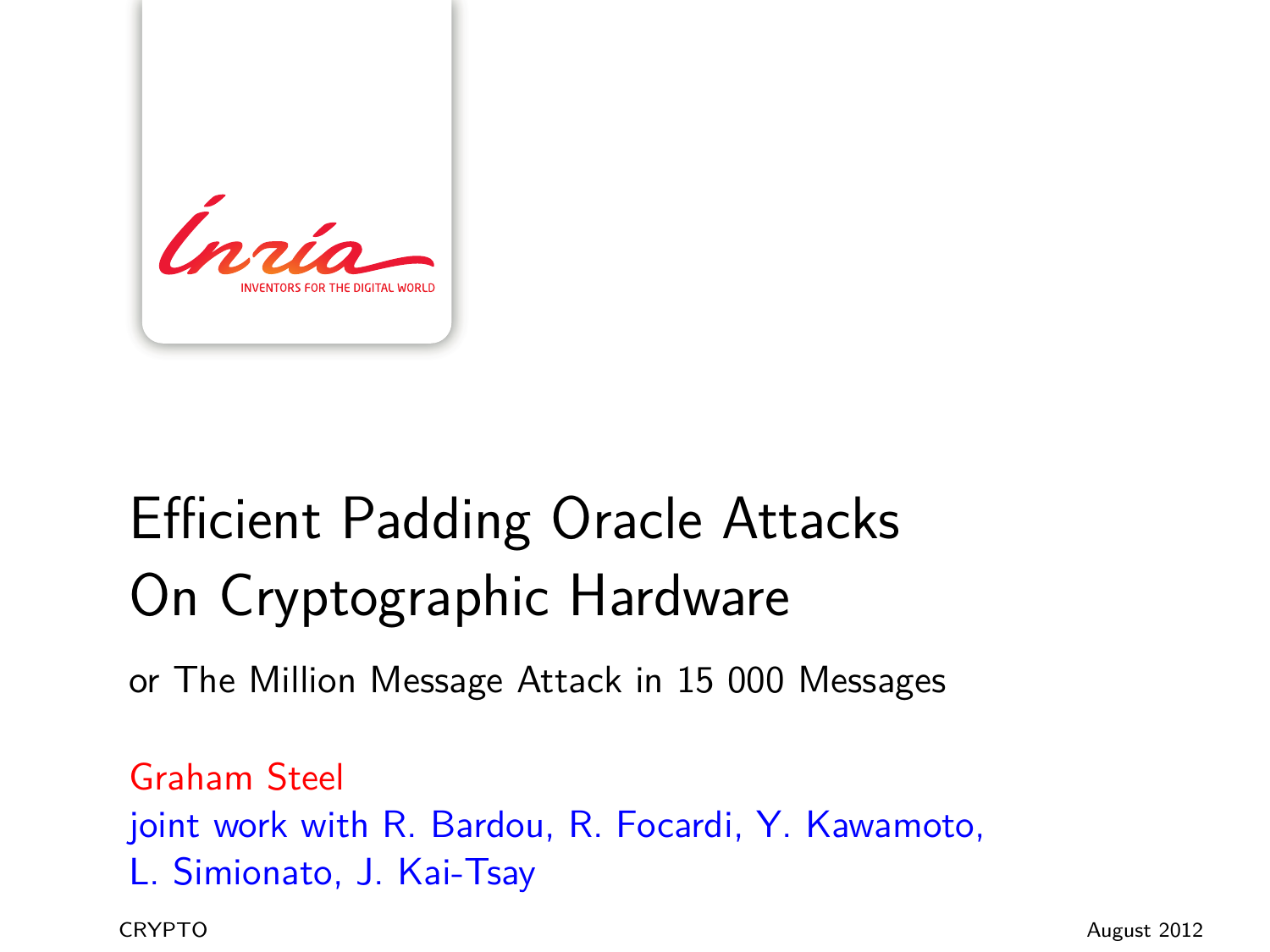We've been researching the security properties of cryptographic hardware APIs for some time (see e.g. CCS'10)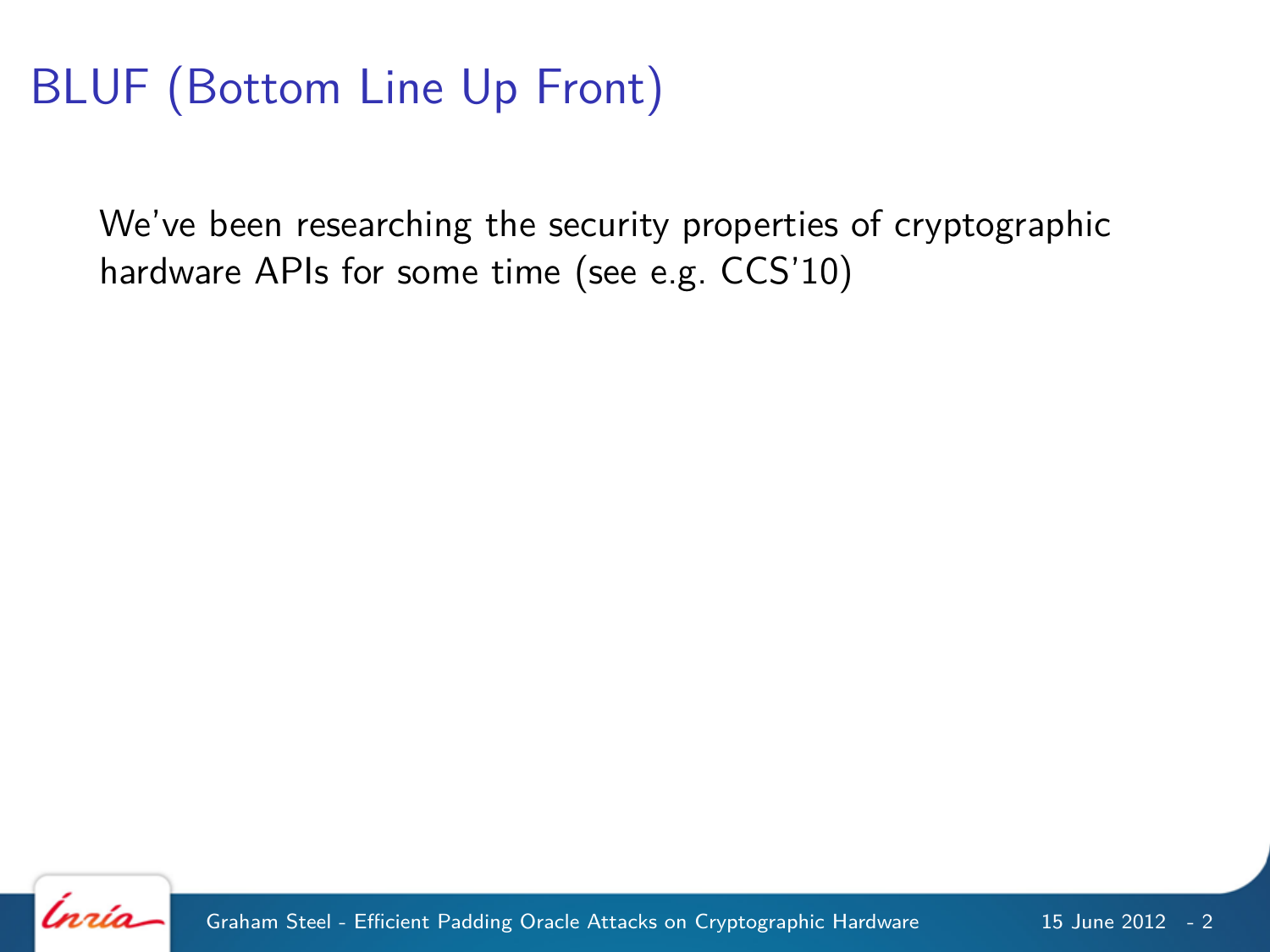We've been researching the security properties of cryptographic hardware APIs for some time (see e.g. CCS'10)

One barrier to satisfactory results on existing hardware is their use of RSA PKCS $\#1v1.5$  for encrypted key import

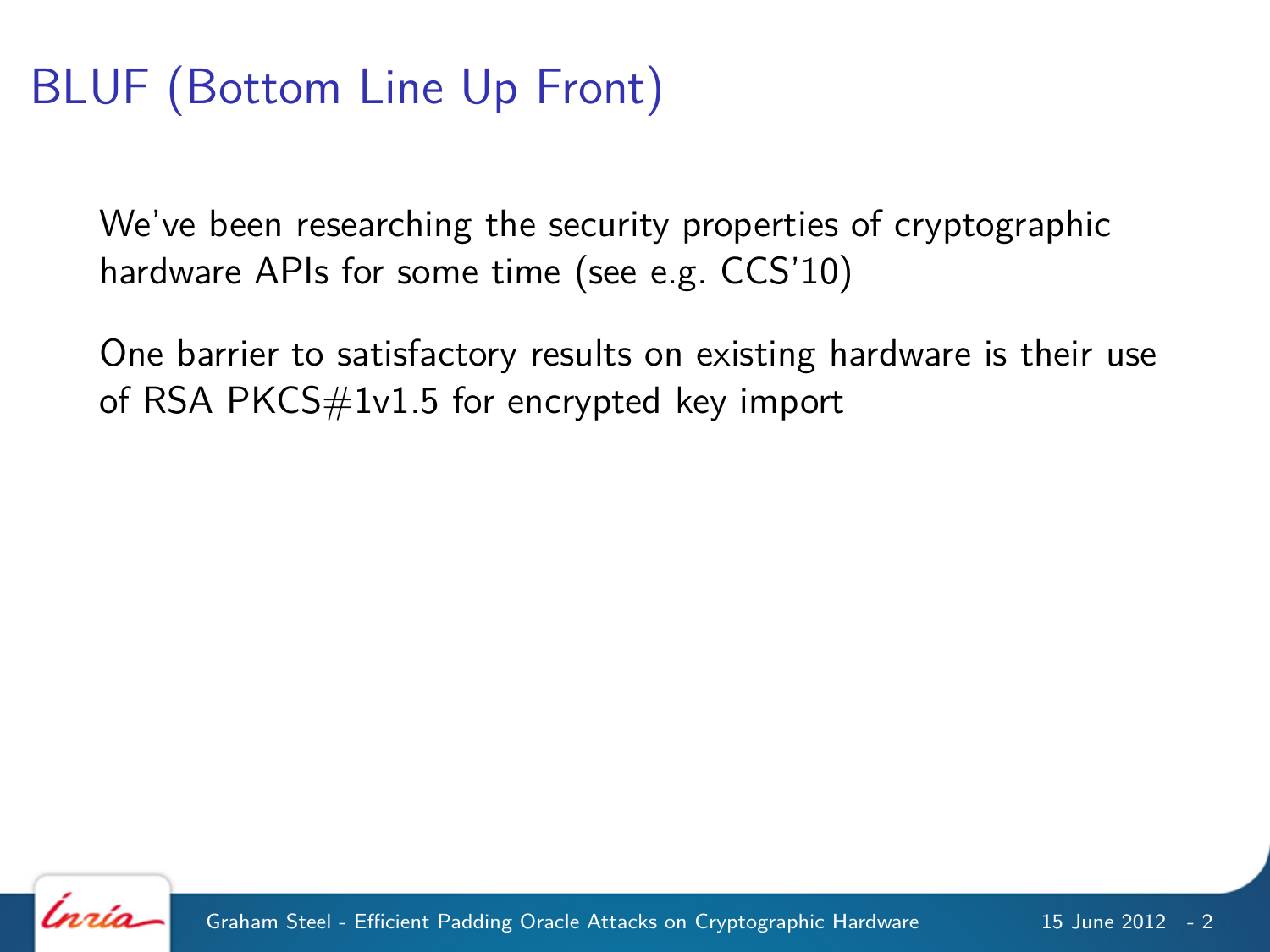We've been researching the security properties of cryptographic hardware APIs for some time (see e.g. CCS'10)

One barrier to satisfactory results on existing hardware is their use of RSA PKCS $\#1v1.5$  for encrypted key import

Perhaps Bleichenbacher's 'Million Message Attack' is not considered a practical threat?

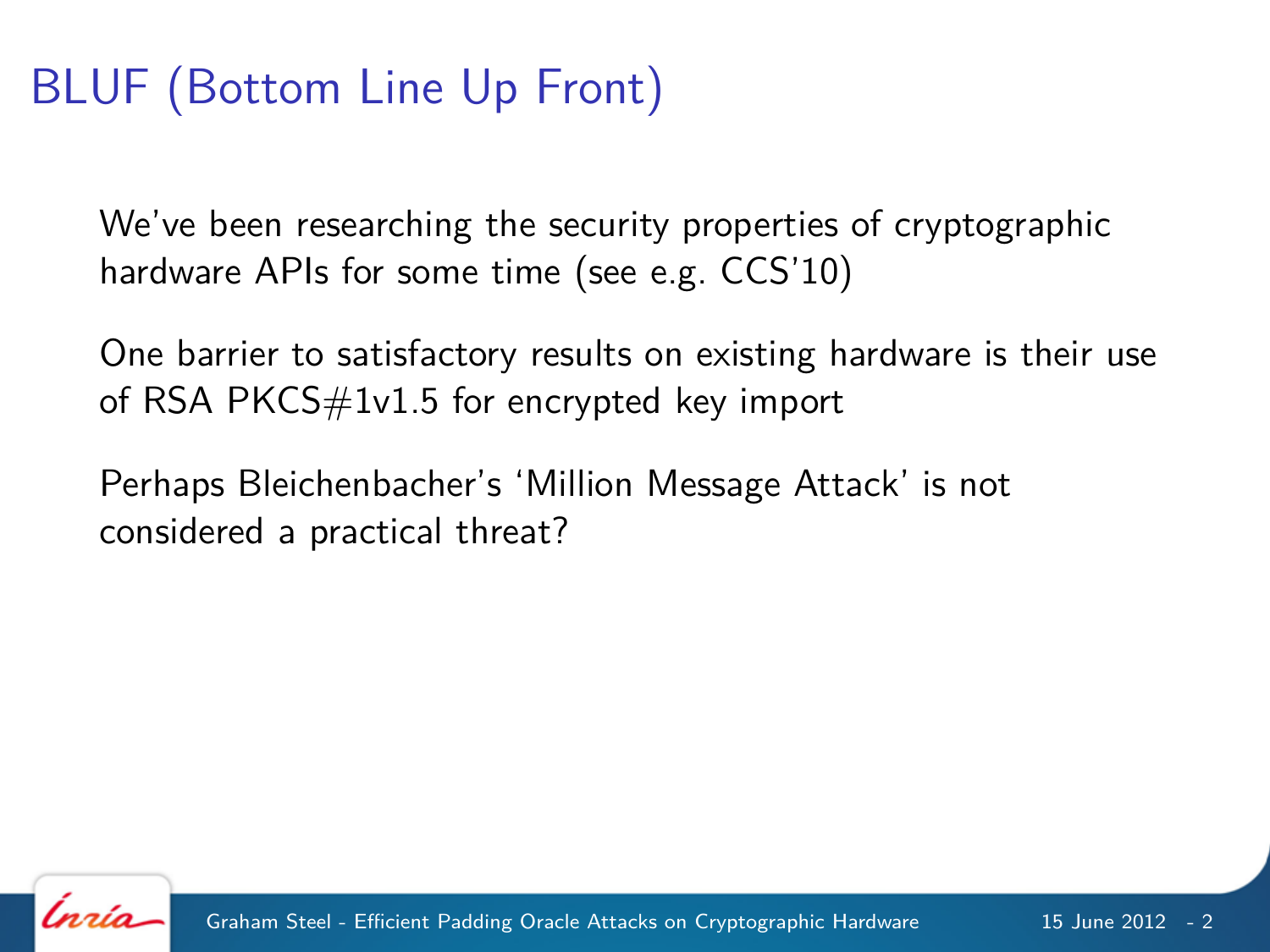We've been researching the security properties of cryptographic hardware APIs for some time (see e.g. CCS'10)

One barrier to satisfactory results on existing hardware is their use of RSA PKCS $\#1v1.5$  for encrypted key import

Perhaps Bleichenbacher's 'Million Message Attack' is not considered a practical threat?

We devised a way to execute the MMA in a median of 15 000 messages

Perhaps this will encourage the removal of  $PKCS\#1v1.5$  padding from standards

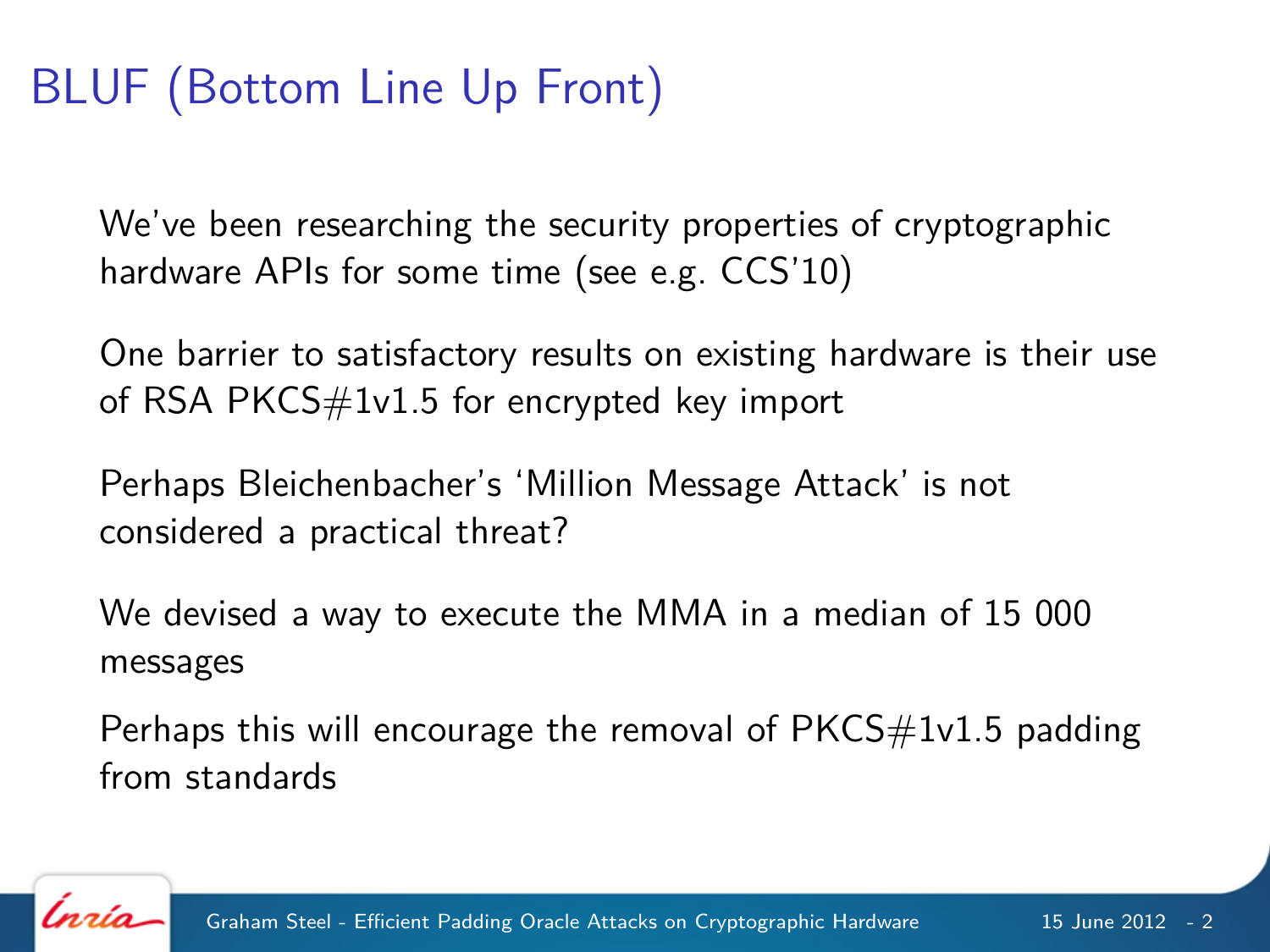# PKCS#1 v1.5 Encryption

Ínrío-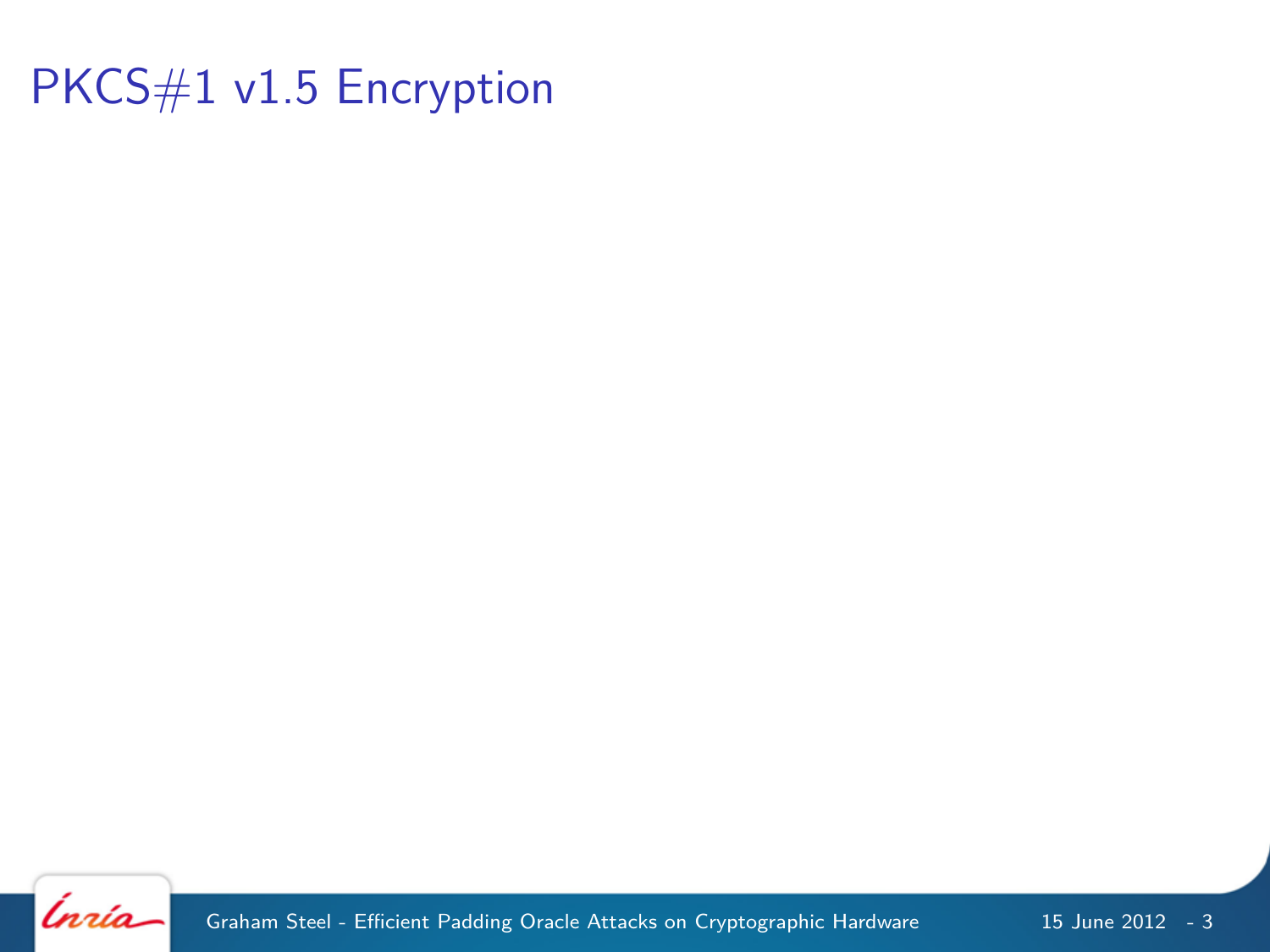Let  $n$ , e be an RSA public key and  $d$  be the corresponding private key, i.e.  $n = pq$  and  $ed \equiv 1 \pmod{\phi(n)}$ .

Let  $k$  be the byte length of  $n$ , so  $2^{8(k-1)} \leq n < 2^{8k}$ .

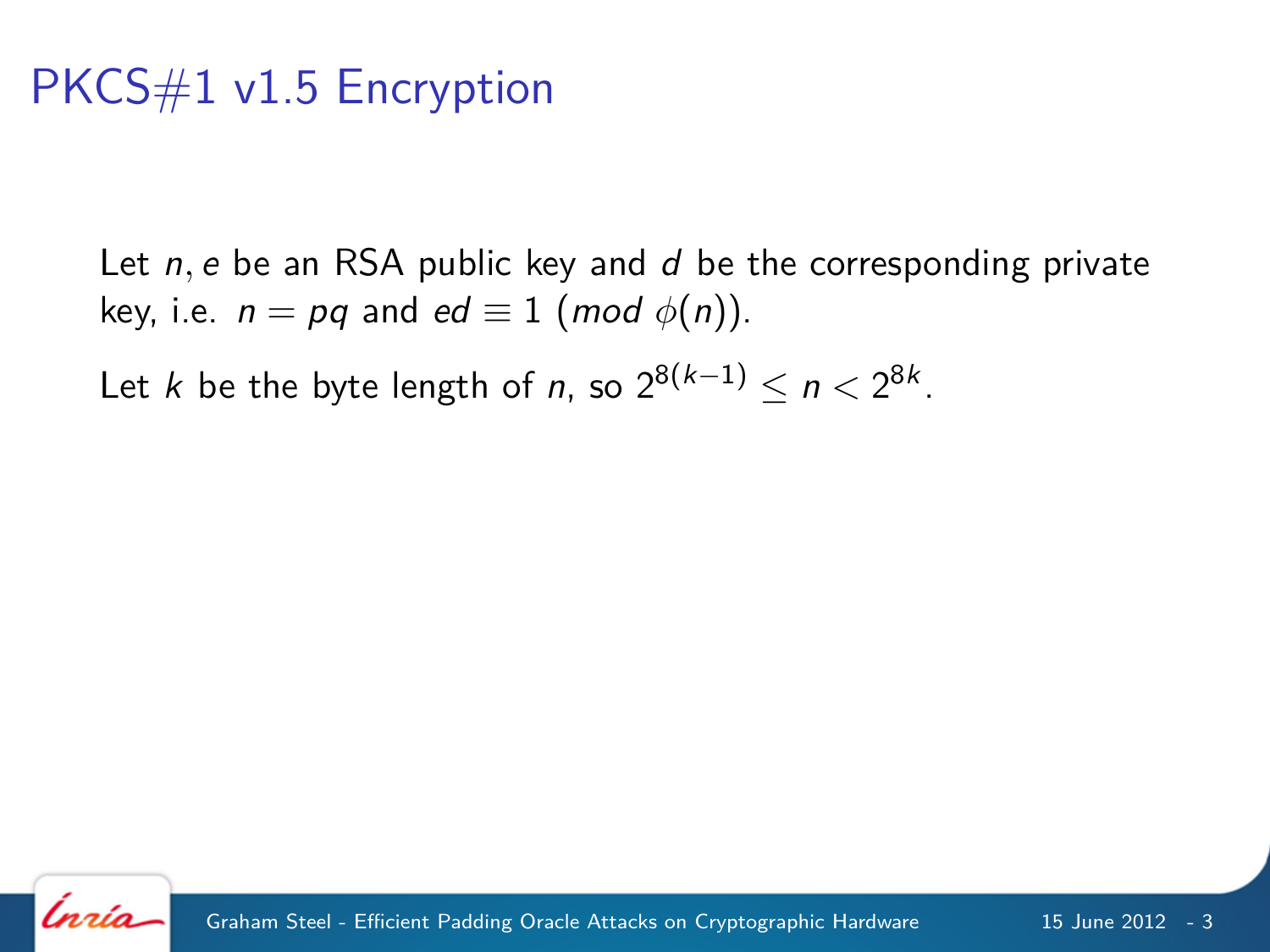Let  $n$ , e be an RSA public key and  $d$  be the corresponding private key, i.e.  $n = pq$  and  $ed \equiv 1 \pmod{\phi(n)}$ .

Let  $k$  be the byte length of  $n$ , so  $2^{8(k-1)} \leq n < 2^{8k}$ .

Suppose we want to encrypt plaintext P of length  $1 < k - 11$ . Generate  $k - l - 3$  pseudorandom non-zero padding bytes PS

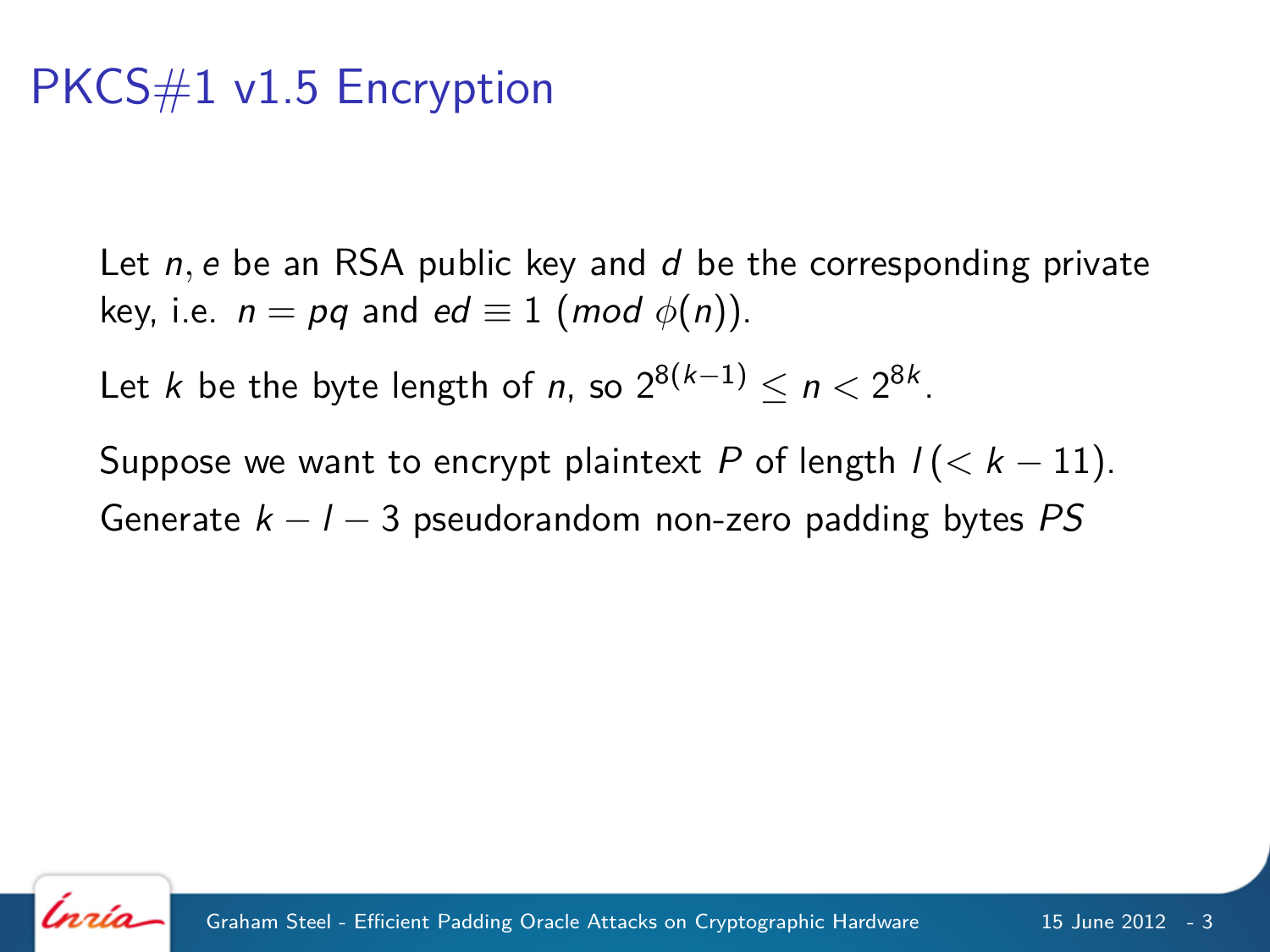Let  $n$ , e be an RSA public key and  $d$  be the corresponding private key, i.e.  $n = pq$  and  $ed \equiv 1 \pmod{\phi(n)}$ .

Let  $k$  be the byte length of  $n$ , so  $2^{8(k-1)} \leq n < 2^{8k}$ .

Suppose we want to encrypt plaintext P of length  $1 < k - 11$ . Generate  $k - l - 3$  pseudorandom non-zero padding bytes PS

Padded block for encryption is

0x00, 0x02, PS, 0x00, P

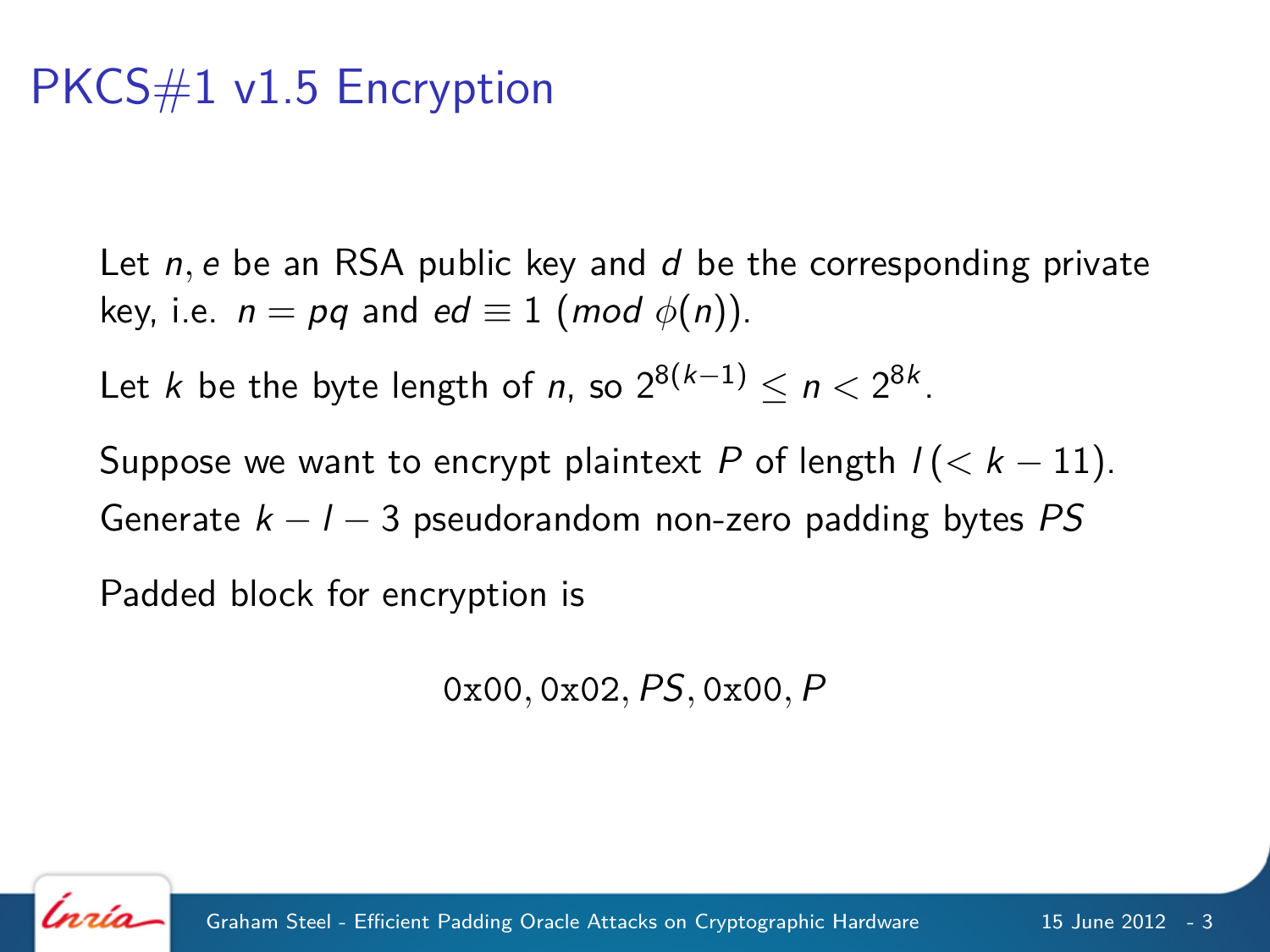# Bleichenbacher Attack (CRYPTO'98)

Want to attack ciphertext  $\,c\,$  and discover  $m=c^{d}\,$  mod  $n$ Assume access to a padding oracle.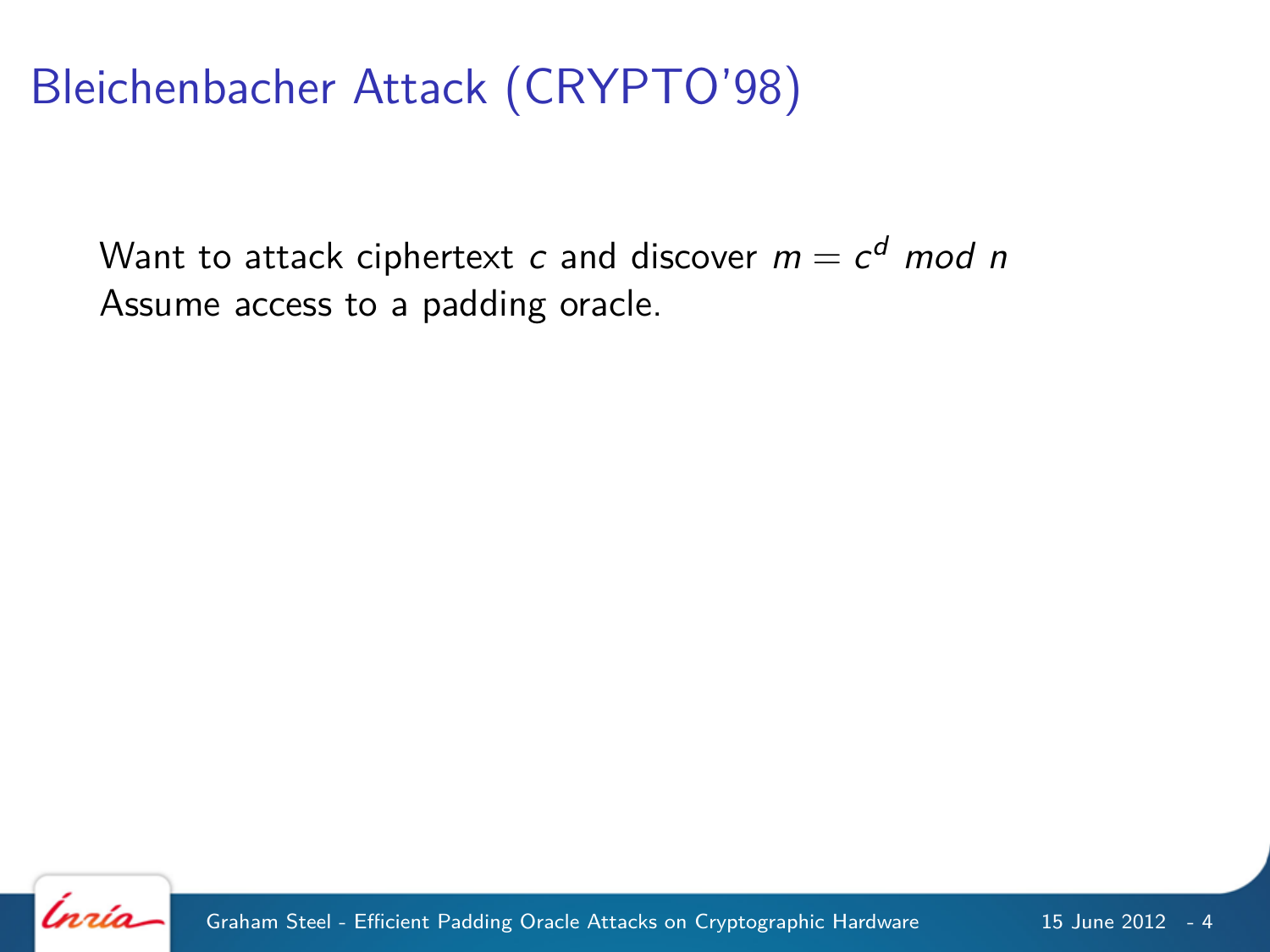# Bleichenbacher Attack (CRYPTO'98)

Want to attack ciphertext  $\,c\,$  and discover  $m=c^{d}\,$  mod  $n$ Assume access to a padding oracle.

Choose integers s, send  $c' = c \cdot s^e \mod n$ , to the padding oracle.

Oracle will decrypt to give  $m' = m \cdot s$ 

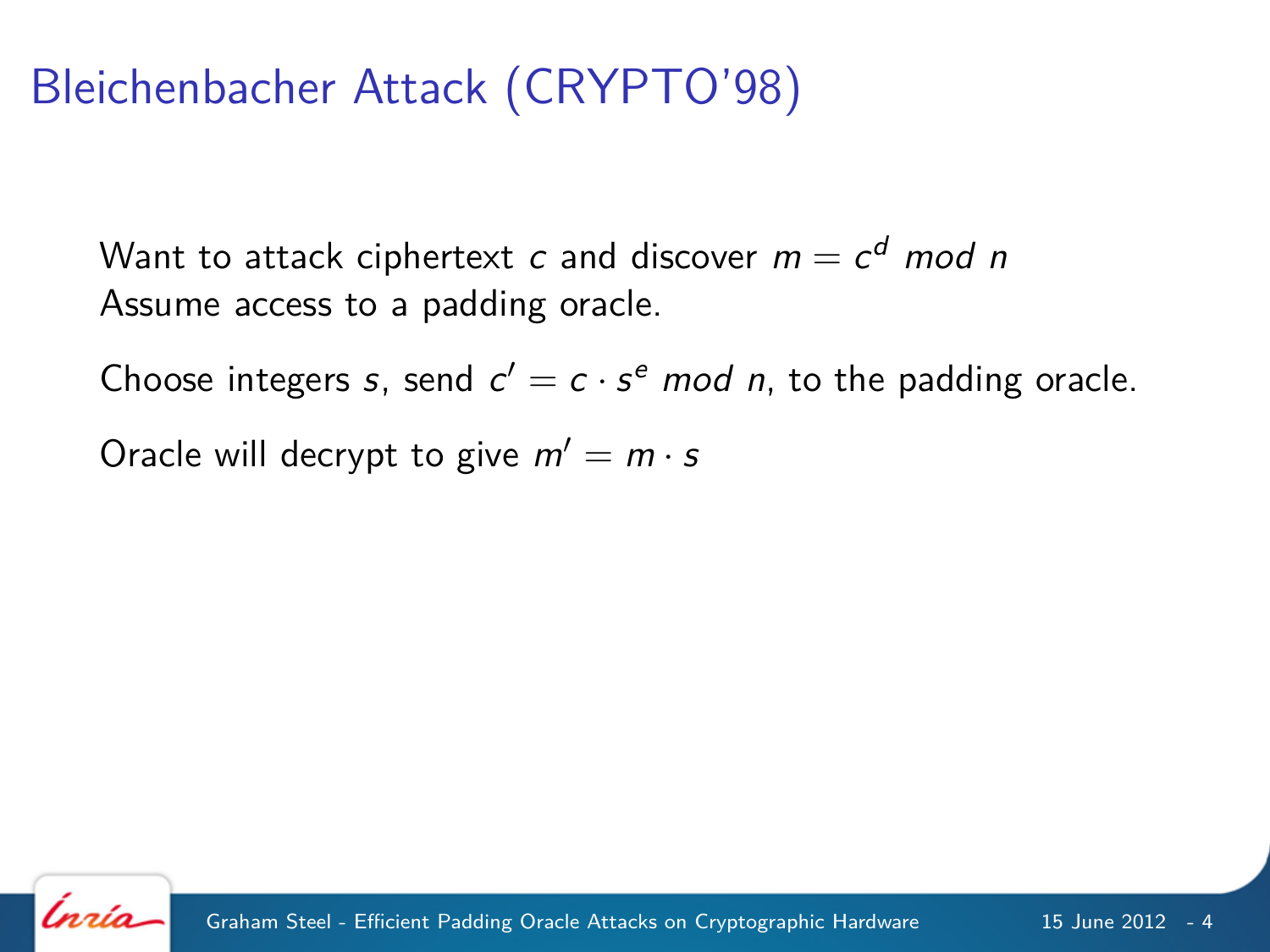# Bleichenbacher Attack (CRYPTO'98)

Want to attack ciphertext  $\,c\,$  and discover  $m=c^{d}\,$  mod  $n$ Assume access to a padding oracle.

Choose integers s, send  $c' = c \cdot s^e \mod n$ , to the padding oracle.

Oracle will decrypt to give  $m' = m \cdot s$ 

If  $m'$  is valid, the first two bytes of  $m \cdot s$  are 0x00, 0x02.

Let  $B=2^{8(k-2)}$ , then we have

 $2B \le m \cdot s \mod n < 3B$ 

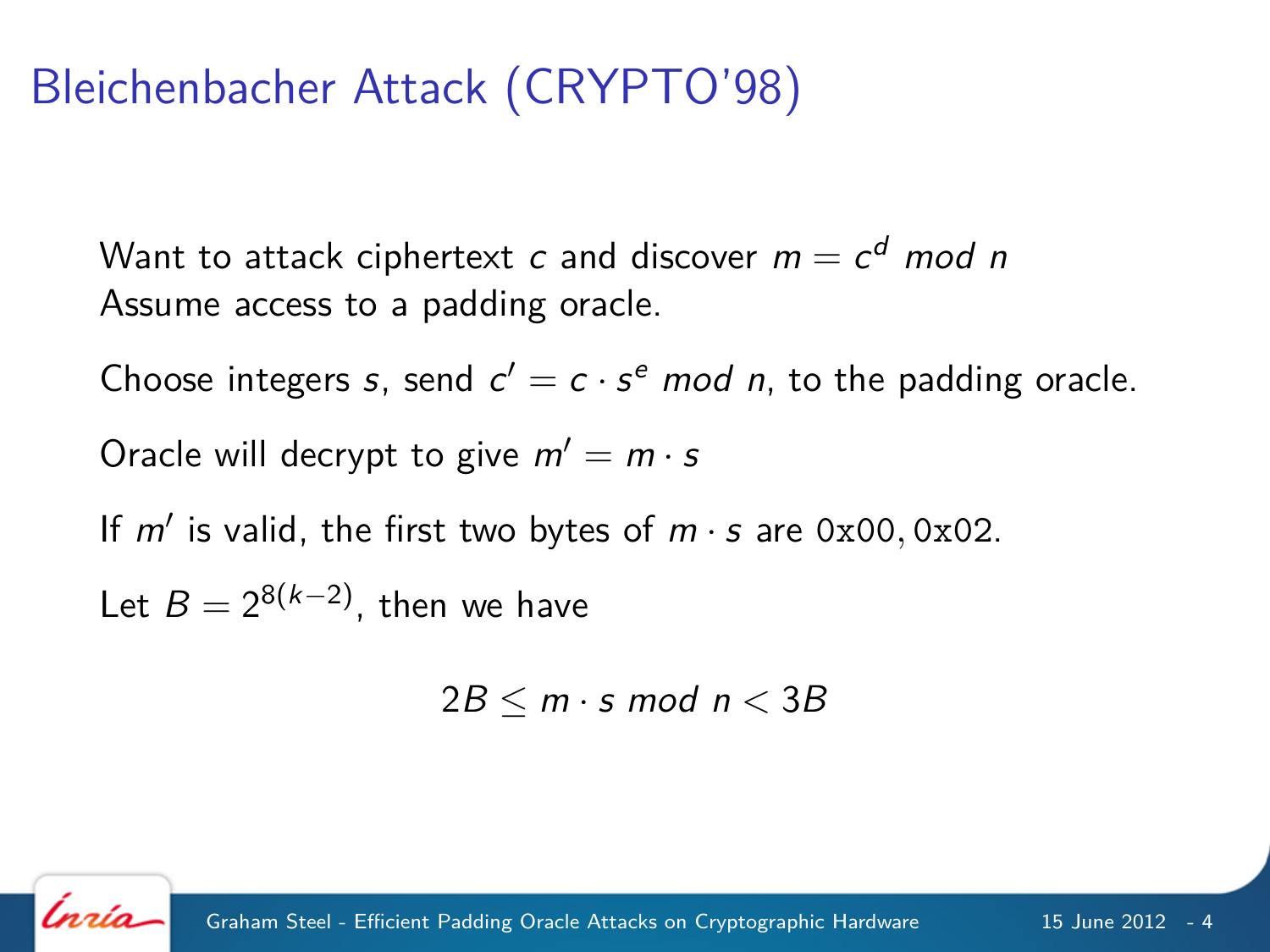### Narrowing Plaintext Range

Initial interval  $M_0$  is  $[a, b] = [2B, 3B - 1]$ 

After *s<sub>i</sub>* is found, let

$$
M_i \leftarrow \bigcup_{(a,b,r)} \{ \left[ \max\left( a, \left\lceil \frac{2B + rn}{s_i} \right\rceil \right), \min\left( b, \left\lfloor \frac{3B - 1 + rn}{s_i} \right\rfloor \right) \right] \}
$$

for all  $[a, b] \in M_{i-1}$  and  $\frac{as_i-3B+1}{n} \le r \le \frac{bs_i-2B}{n}$ .

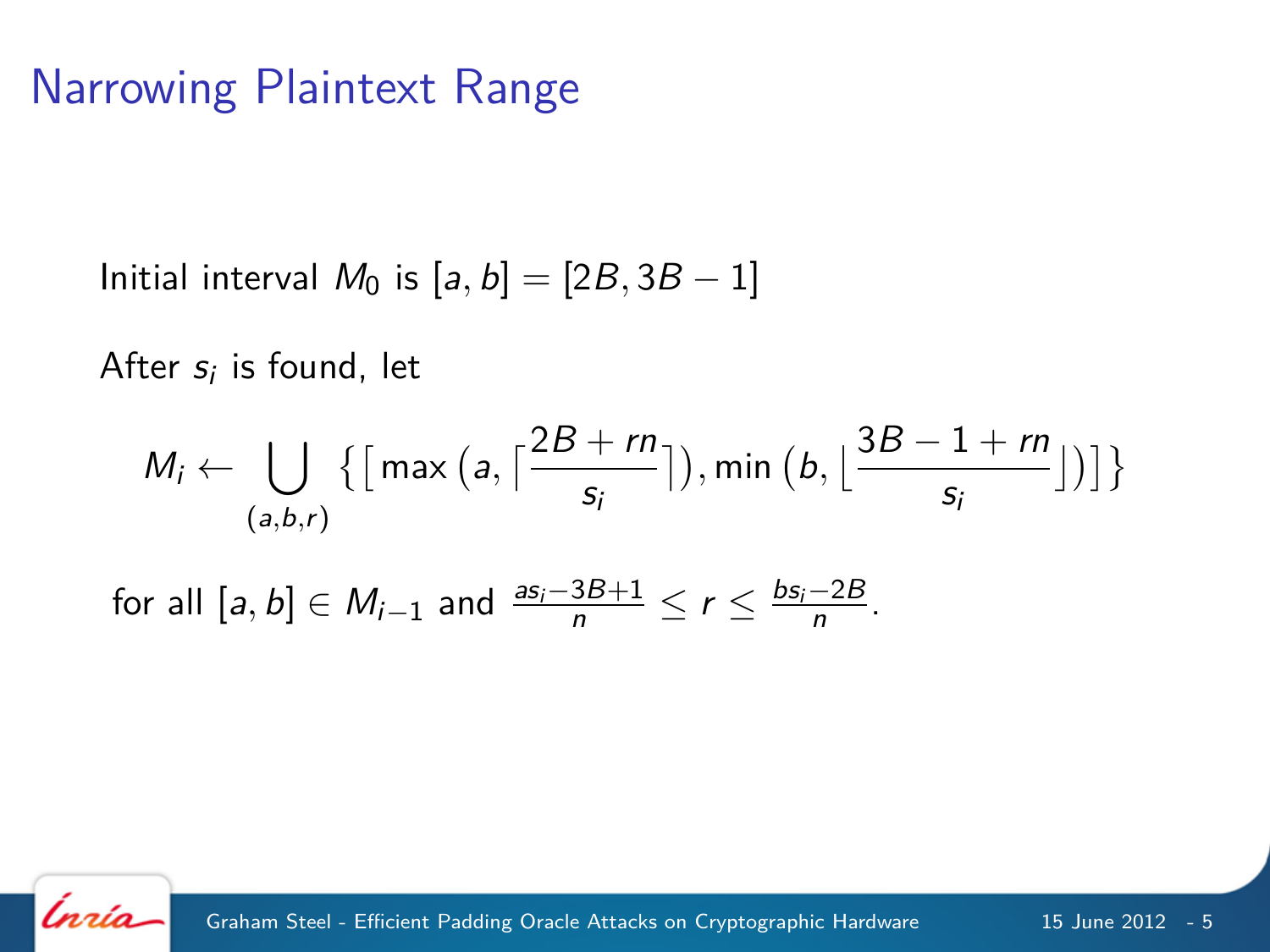## Narrowing Plaintext Range

Initial interval  $M_0$  is [a, b] = [2B, 3B - 1]

After *s<sub>i</sub>* is found, let

$$
M_i \leftarrow \bigcup_{(a,b,r)} \{ \big[ \max\big(a, \big\lceil \frac{2B + rn}{s_i} \big\rceil \big), \min\big(b, \big\lfloor \frac{3B - 1 + rn}{s_i} \big\rfloor \big) \big] \}
$$

for all  $[a, b] \in M_{i-1}$  and  $\frac{as_i-3B+1}{n} \le r \le \frac{bs_i-2B}{n}$ .

Intuition: solve  $m \cdot s_i = r \cdot n + t$  where  $2B \le t \le 3B$ 

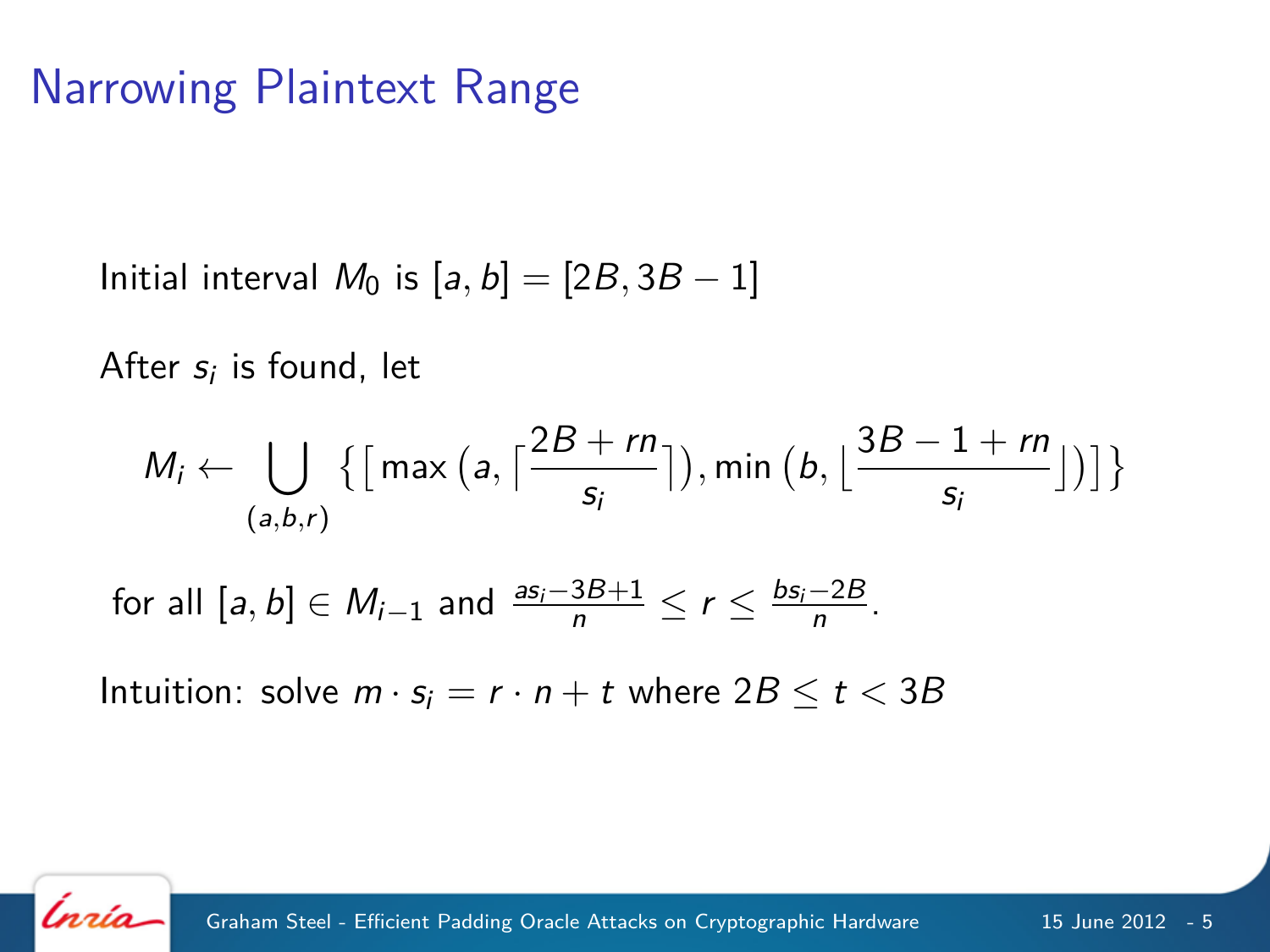# Original Attack Algorithm

**Step 2.a** If  $i = 1$ , then search for the smallest positive integer  $s_1 \ge \lceil (n + 2B)/b \rceil$  such that  $c_0 \cdot s_1^e$  mod n is PKCS conforming. **Step 2.b - Searching with more than one interval left** If  $i > 1$ and  $|M_{i-1}| > 1$ , then search for the smallest integer  $s_i > s_{i-1}$  such that  $c_0 \cdot s_i^e \mod n$  is PKCS conforming. **Step 2.c - Searching with one interval left** If  $i > 1$  and

 $\left| M_{i-1} \right|=1$ , i.e.,  $M_{i-1}=\left\{ \left[ a,b \right] \right\}$ , then choose small integers  $r_i,s_i$ such that

$$
r_i \geq 2\frac{bs_{i-1}-2B}{n}
$$

$$
\frac{2B+r_in}{b}\leq s_i<\frac{3B+r_in}{a}
$$

until  $c_0 \cdot s_i^e$  *mod n* is PKCS conforming. **Step 3 - Narrowing the set of solutions** (as above) **Step 4 - Computing Solution** If  $M_i = [a, a]$ , then set  $m \leftarrow a$ , and return  $m$  as solution of  $m\equiv c^d \mod n.$  Otherwise, set  $i \leftarrow i + 1$  and continue with Step 2.b or Step 2.c.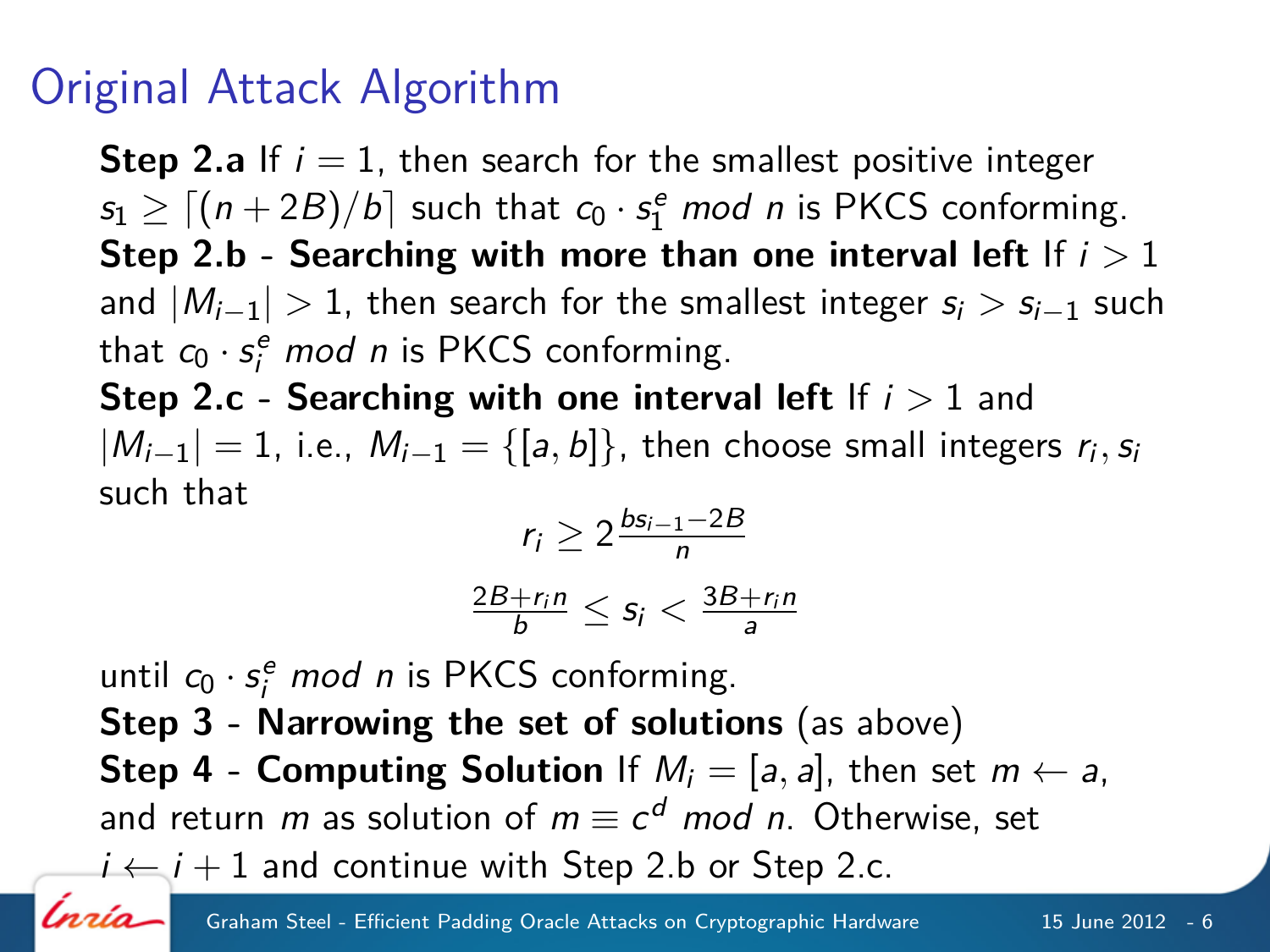Bleichenbacher estimated  $2^{20}$  steps (hence name of attack) for arbitrary plaintexts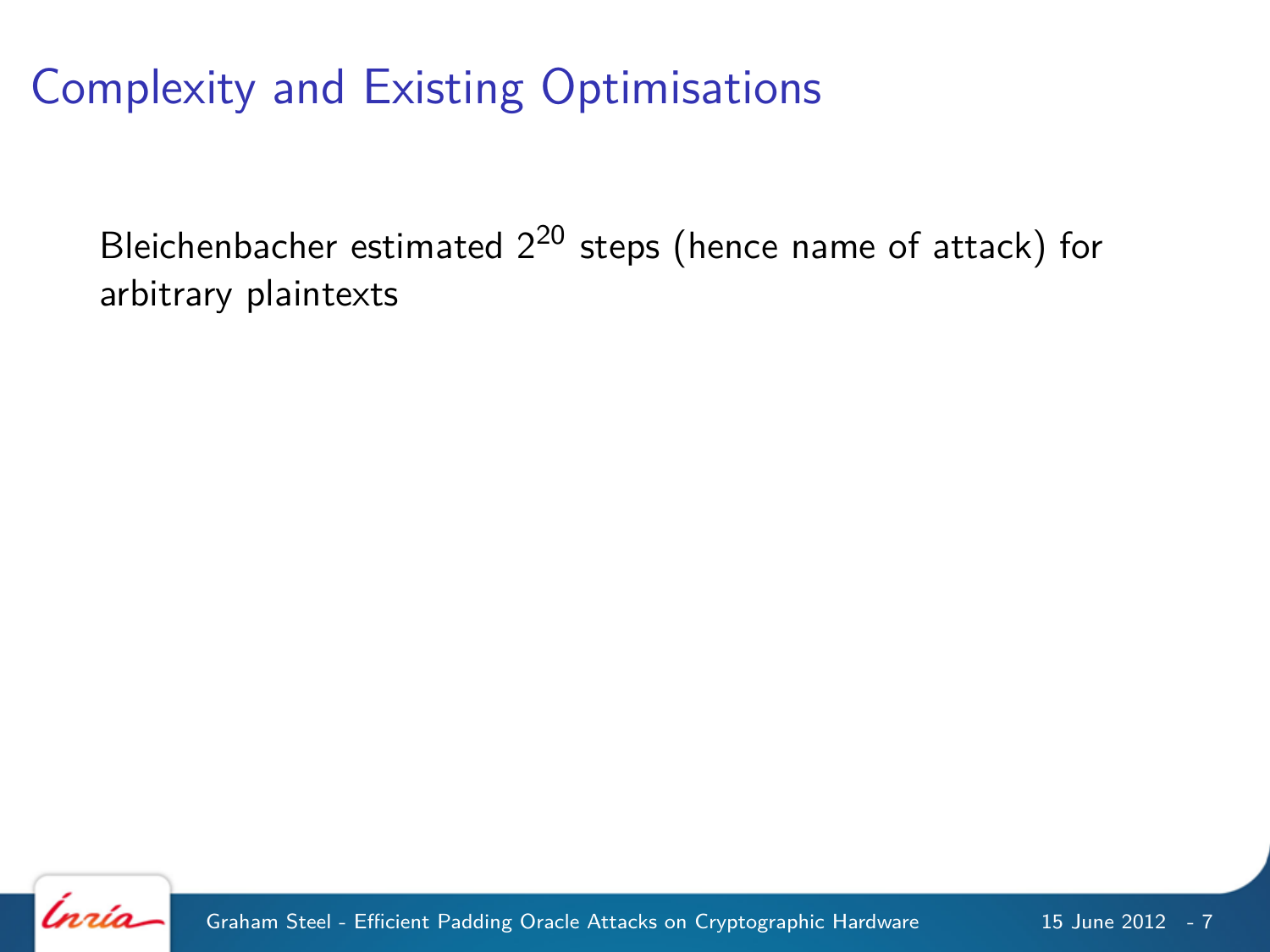Bleichenbacher estimated  $2^{20}$  steps (hence name of attack) for arbitrary plaintexts

In case *m* already valid plaintext, we obtained mean 215k, median 163k with original algorithm (1024 bit modulus).

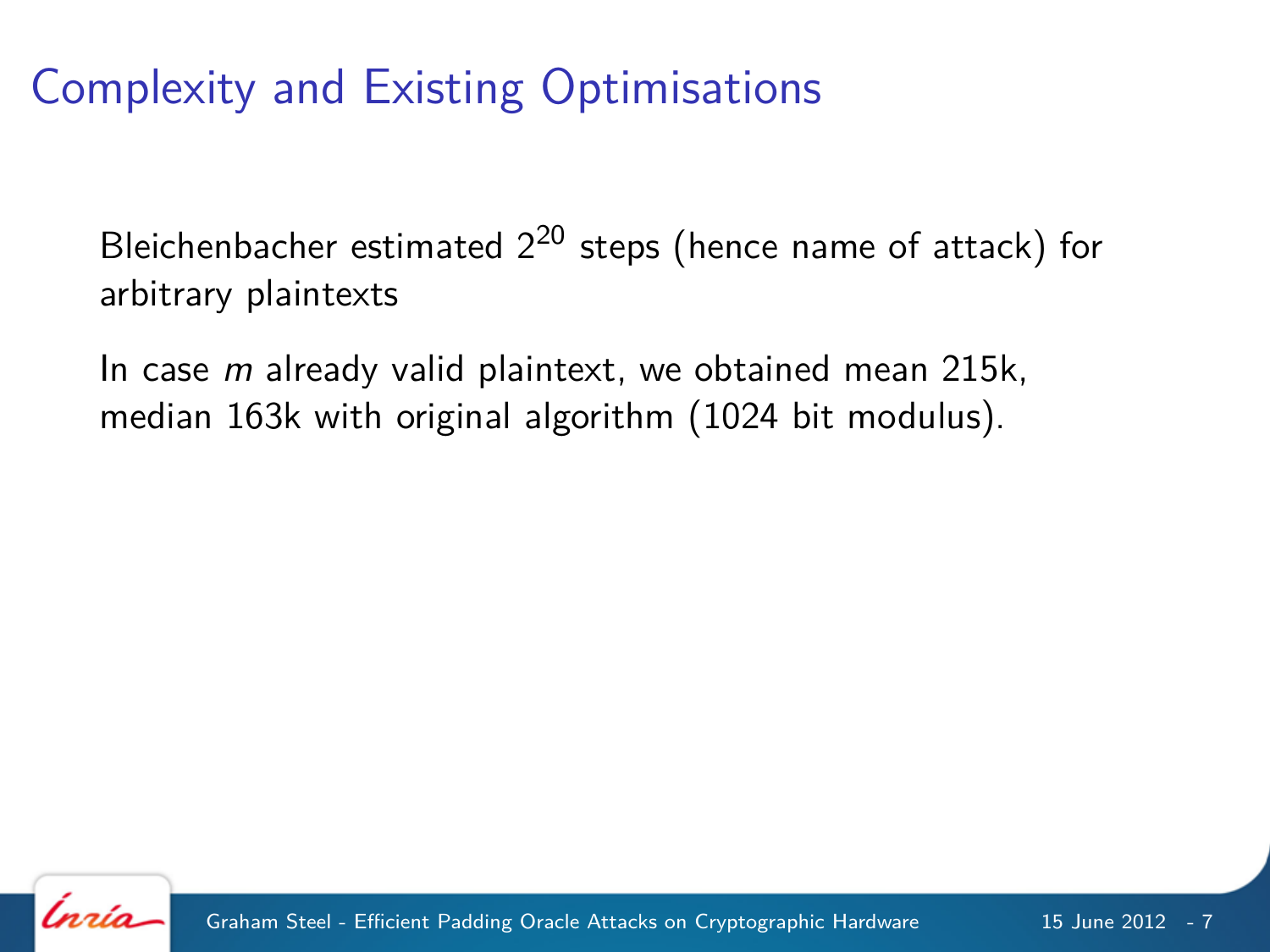Bleichenbacher estimated  $2^{20}$  steps (hence name of attack) for arbitrary plaintexts

In case *m* already valid plaintext, we obtained mean 215k, median 163k with original algorithm (1024 bit modulus).

Observation: in step 2c find hits much faster than 2b or 2a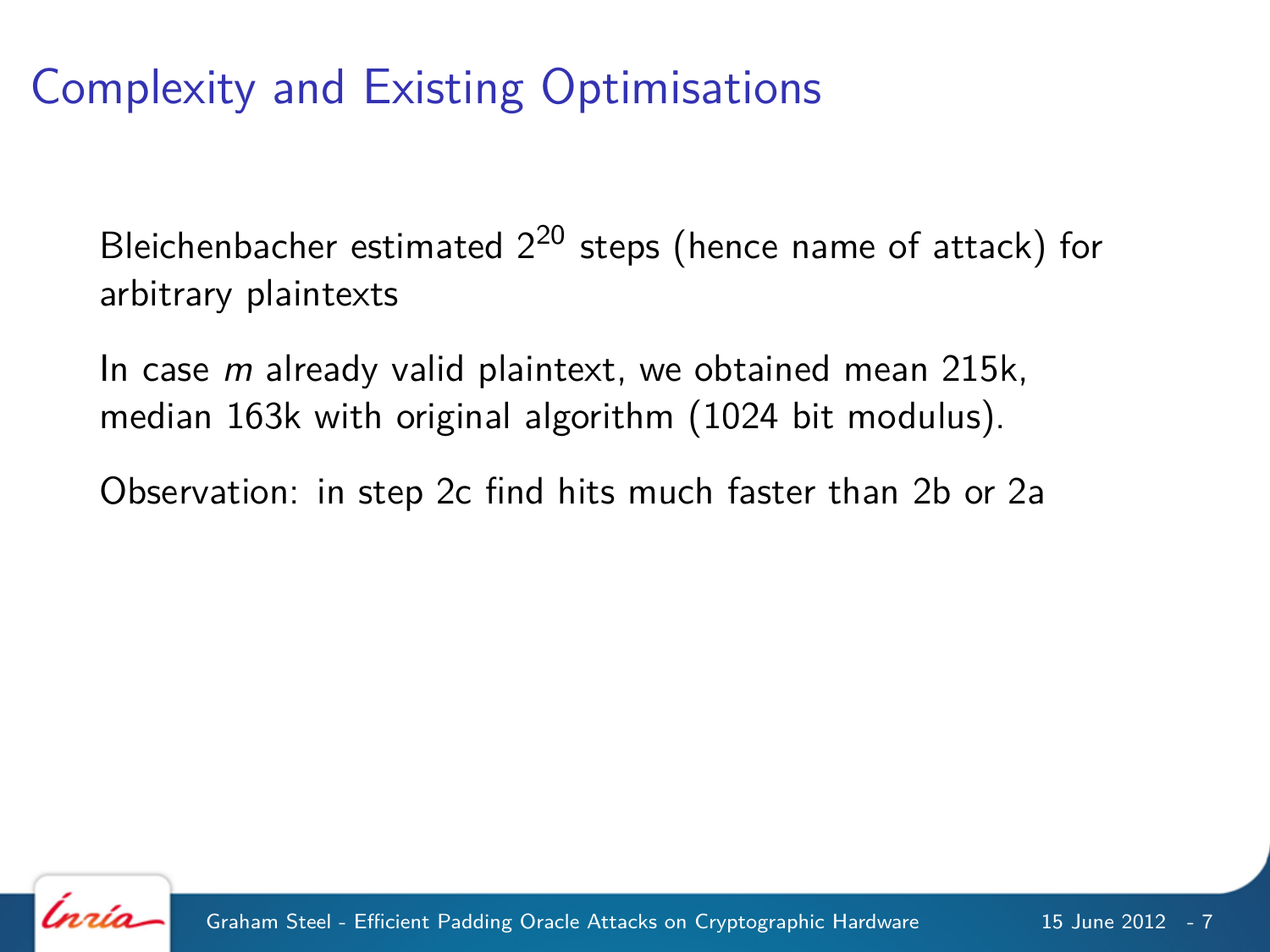Bleichenbacher estimated  $2^{20}$  steps (hence name of attack) for arbitrary plaintexts

In case *m* already valid plaintext, we obtained mean 215k, median 163k with original algorithm (1024 bit modulus).

Observation: in step 2c find hits much faster than 2b or 2a

Existing optimisation due to Klima, Pokorny & Rosa: in step 2b, use 2c formula in parallel on each interval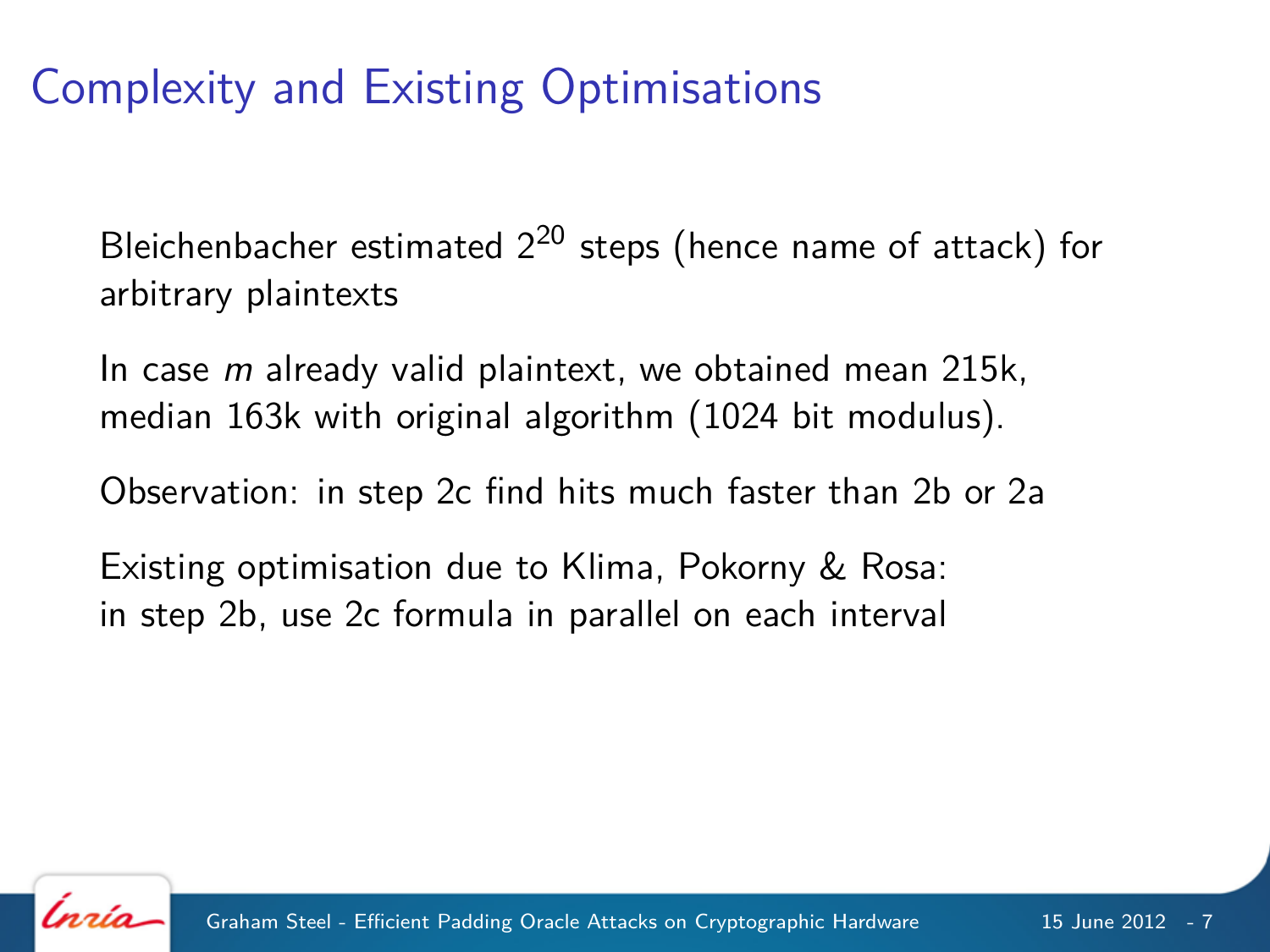Bleichenbacher estimated  $2^{20}$  steps (hence name of attack) for arbitrary plaintexts

In case *m* already valid plaintext, we obtained mean 215k, median 163k with original algorithm (1024 bit modulus).

Observation: in step 2c find hits much faster than 2b or 2a

Existing optimisation due to Klima, Pokorny & Rosa: in step 2b, use 2c formula in parallel on each interval

Our idea: try to use 2c like reasoning on step 2a. Problem: bounds collapse.

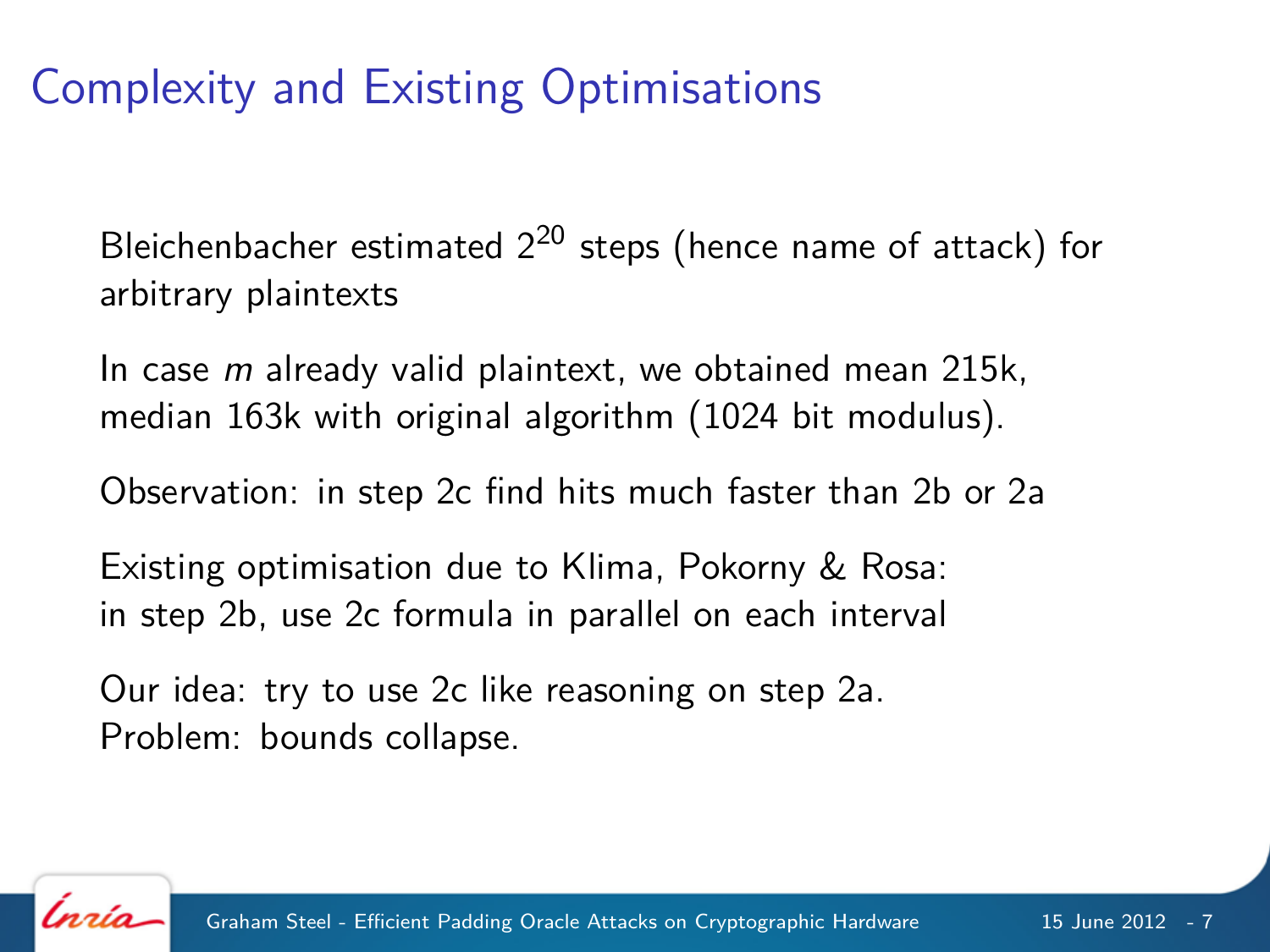#### Proposition

Let u and t be two coprime integers such that  $2t < u < 3t$  and  $1 < t < n/(9B)$ . If m and mut<sup>-1</sup> mod n are PKCS conforming, then  $m$  is divisible by  $t$ .

río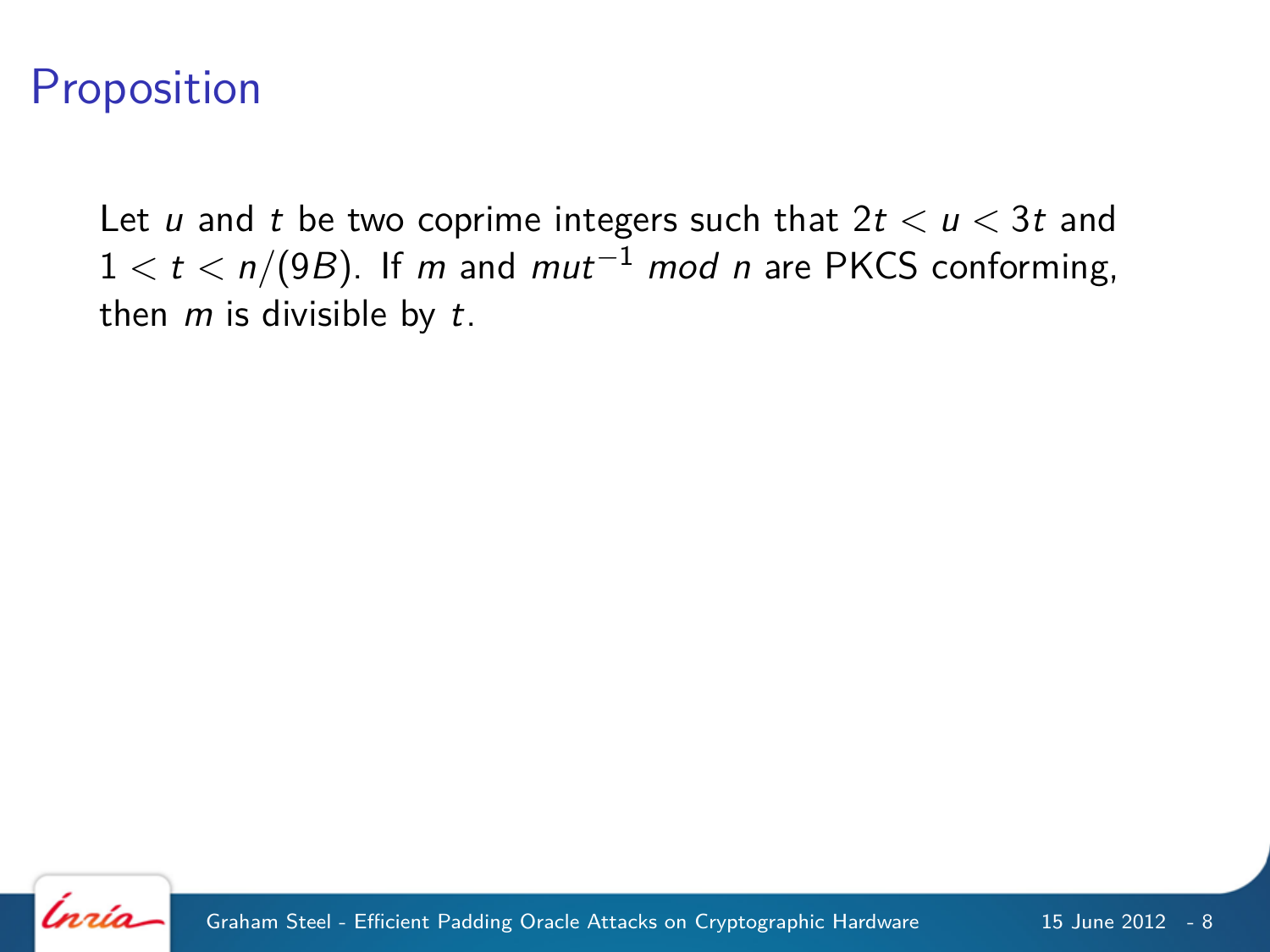#### Proposition

Let u and t be two coprime integers such that  $2t < u < 3t$  and  $1 < t < n/(9B)$ . If m and mut<sup>-1</sup> mod n are PKCS conforming, then  $m$  is divisible by  $t$ .

#### **Proof**

We have  $mu < m3t < 3B3t < n$ . Thus, mu mod  $n = mu$ .

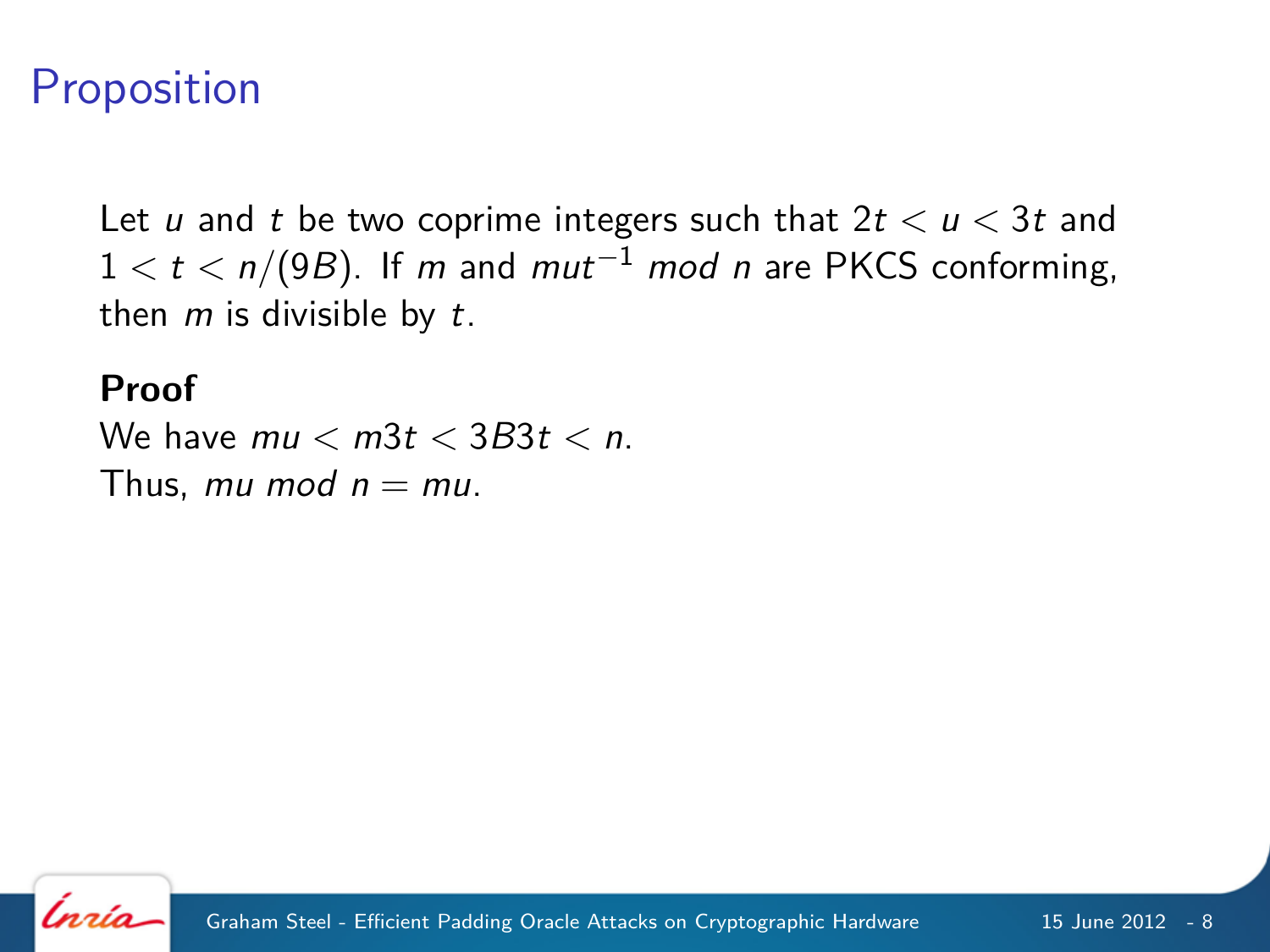## Proposition

Let u and t be two coprime integers such that  $2t < u < 3t$  and  $1 < t < n/(9B)$ . If m and mut<sup>-1</sup> mod n are PKCS conforming, then  $m$  is divisible by  $t$ .

#### **Proof**

We have  $mu < m3t < 3B3t < n$ . Thus, mu mod  $n = mu$ .

Let  $x = mut^{-1} \mod n$ .

We know  $x < 3B$  since it is conforming. Thus  $xt < 3Bt < n$  and so xt mod  $n = xt$ . Now,  $xt = xt \mod n = mu \mod n = mu$ which implies  $t$  divides  $m$ .

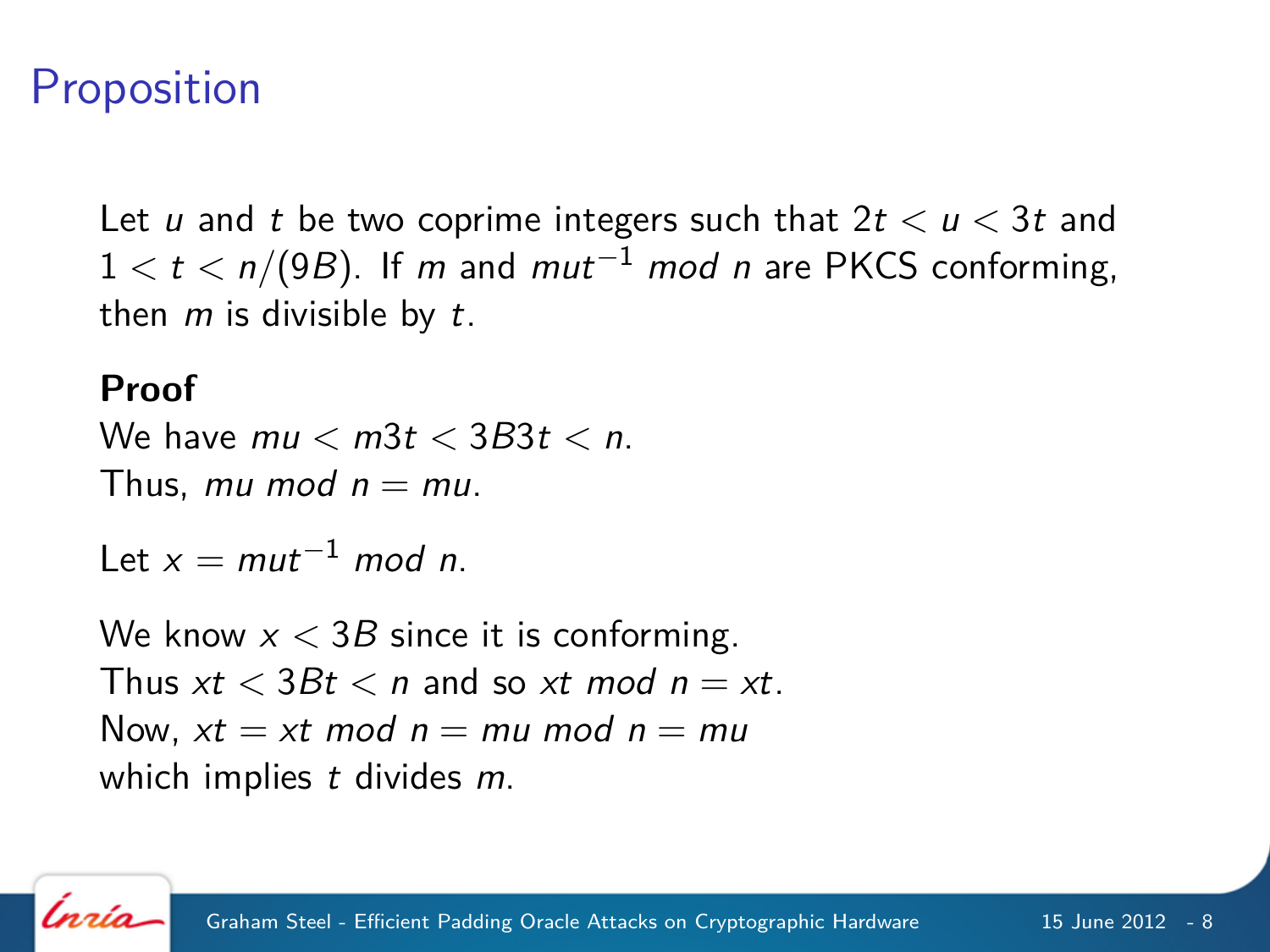If we find  $u$  and  $t$  such that for a PKCS conforming  $m$ ,  $mut^{-1}$  mod n is also conforming

Then we know that m is divisible by t and mut<sup>-1</sup> mod  $n = mu/t$ .

As a consequence

 $2Bt/u \le m \lt 3Bt/u$ .

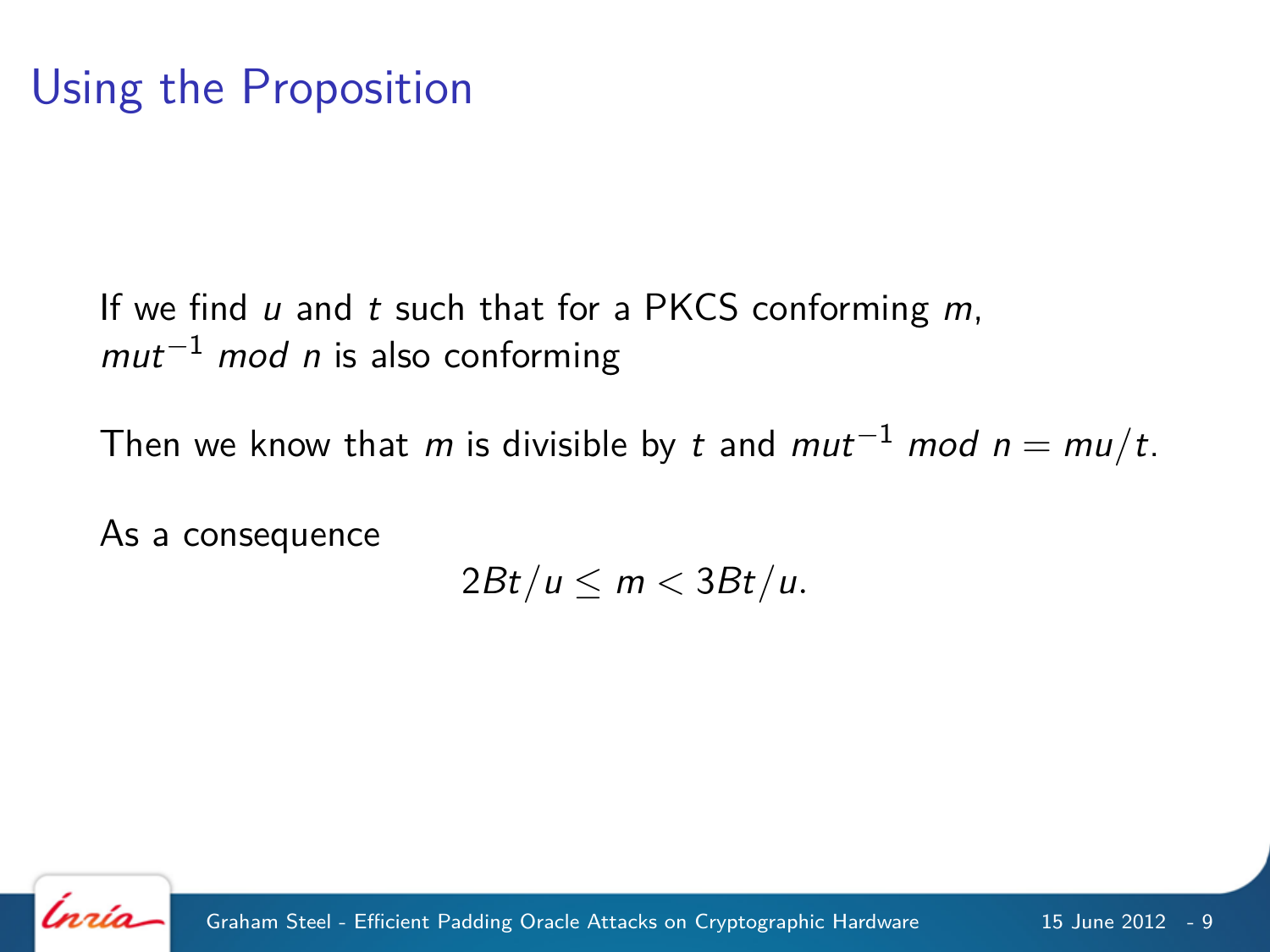If we find  $u$  and  $t$  such that for a PKCS conforming  $m$ ,  $mut^{-1}$  mod n is also conforming

Then we know that m is divisible by t and mut<sup>-1</sup> mod  $n = mu/t$ .

As a consequence

 $2Bt/u \le m < 3Bt/u$ .

Note can test with  $c' = c \cdot u^e \cdot t^{-e} \mod n$ 

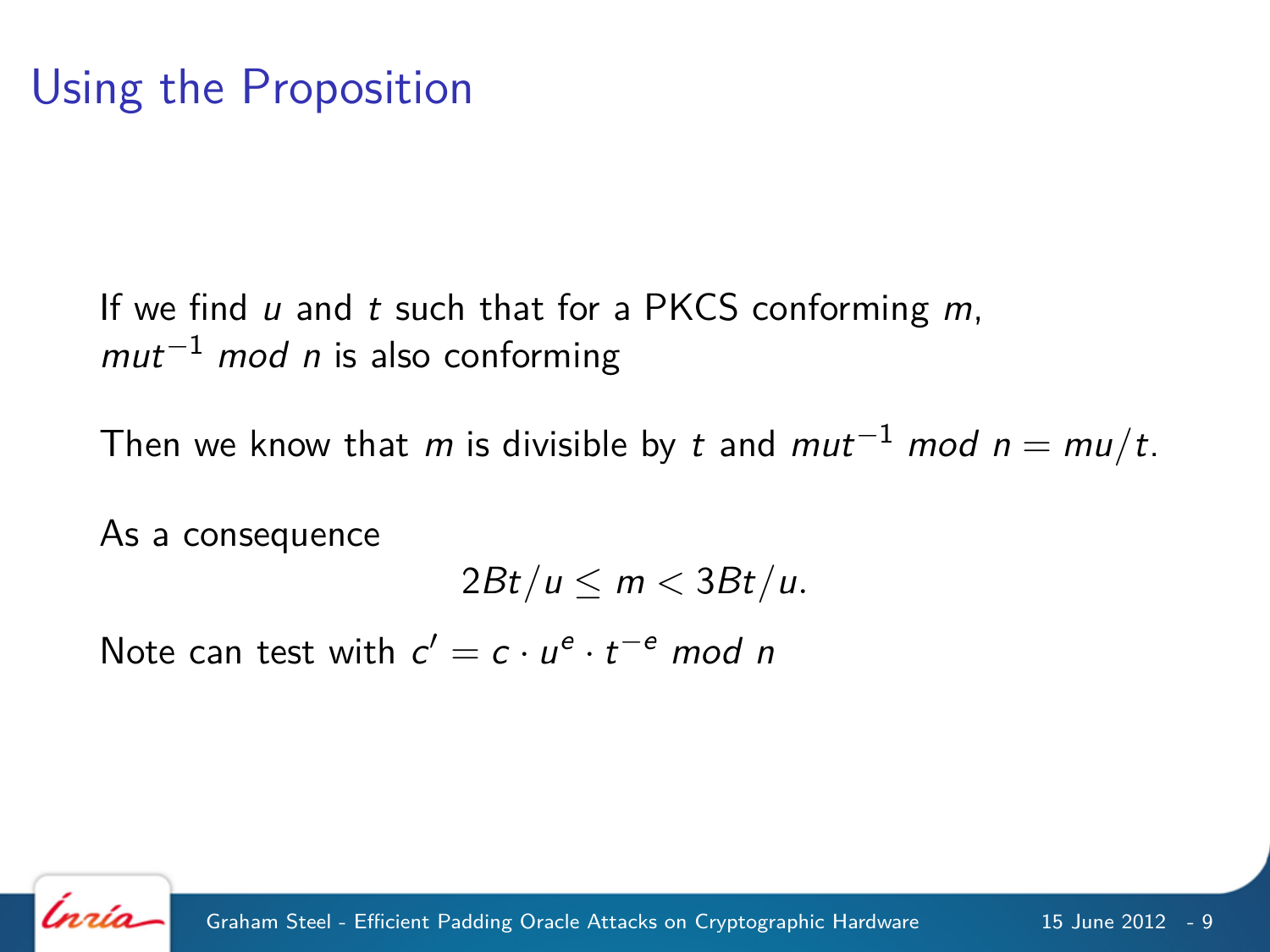#### **Holes**

For a successful s we must have  $2B \le m \cdot s - r \cdot n < 3B$  for some natural number r.

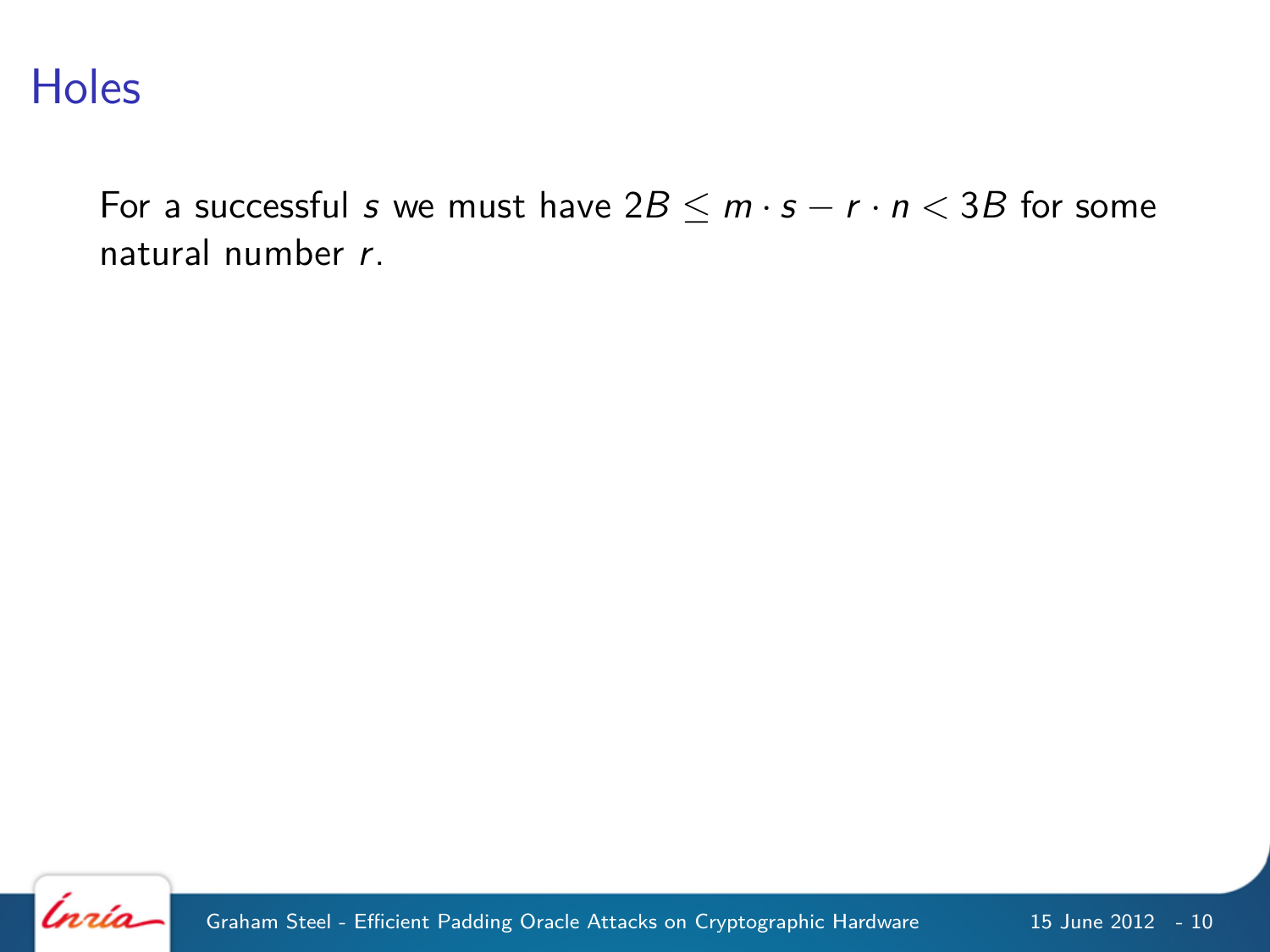#### **Holes**

For a successful s we must have  $2B \le m \cdot s - r \cdot n < 3B$  for some natural number r.

Given that we have trimmed the first interval  $M_0$  to the range  $[a, b]$ , this gives us a series of bounds

$$
\frac{2B+r\cdot n}{b}\leq s<\frac{3B+r\cdot n}{a}
$$

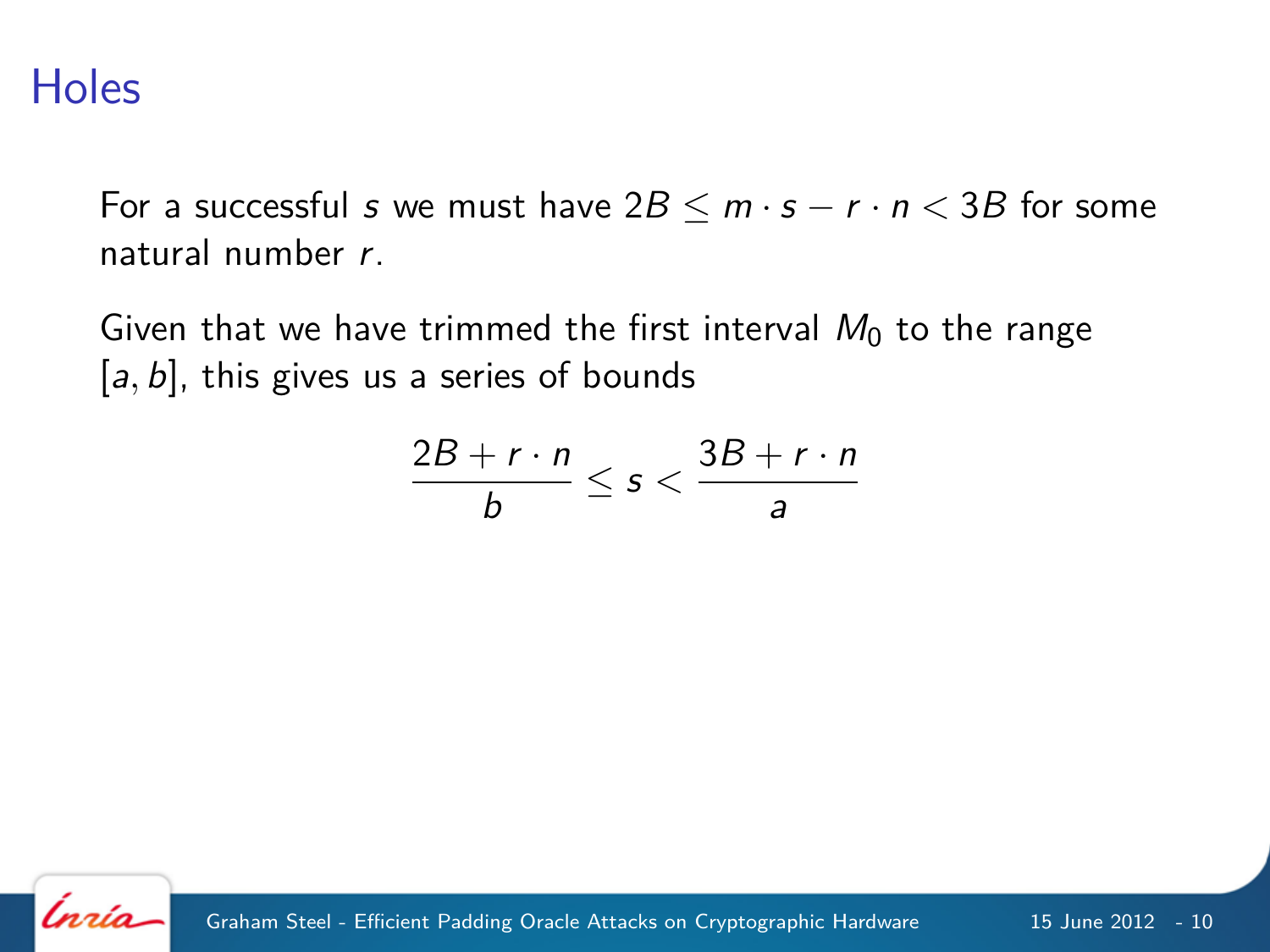#### **Holes**

For a successful s we must have  $2B \le m \cdot s - r \cdot n < 3B$  for some natural number r.

Given that we have trimmed the first interval  $M_0$  to the range  $[a, b]$ , this gives us a series of bounds

$$
\frac{2B+r\cdot n}{b}\leq s<\frac{3B+r\cdot n}{a}
$$

If

$$
\frac{3B+r\cdot n}{a} < \frac{2B+(r+1)\cdot n}{b}
$$

we have a 'hole' of values where a suitable s cannot possibly be. Can skip these holes in search.

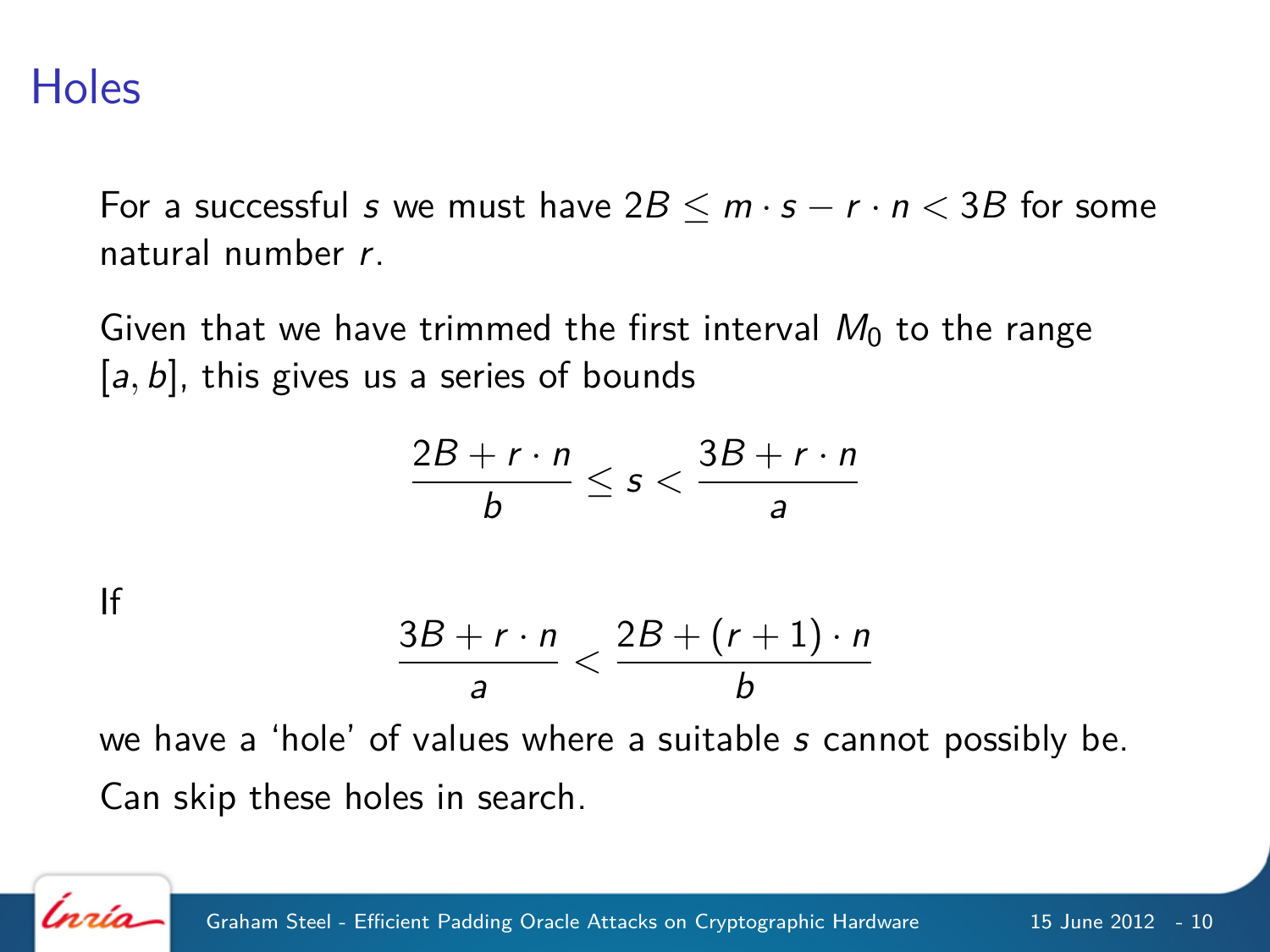# Performance of Modified Algorithm

0x00, 0x02, PS, 0x00, P

'nrío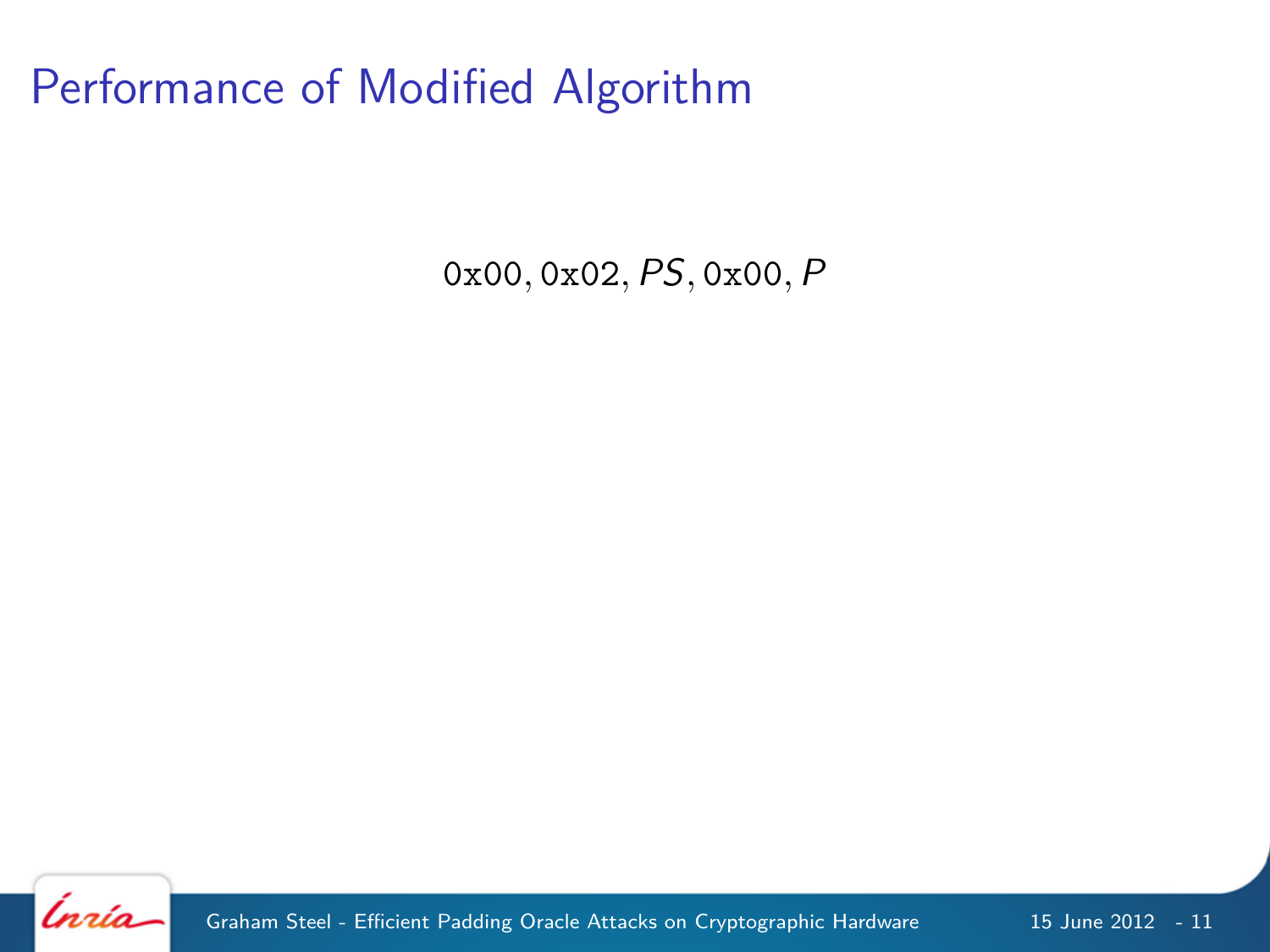# Performance of Modified Algorithm

#### 0x00, 0x02, PS, 0x00, P

| Oracle     | Original algorithm |         | Optimised algorithm |            |  |
|------------|--------------------|---------|---------------------|------------|--|
|            | Mean               | Median  | Mean                | Median     |  |
| FFF.       |                    |         | 18 040 221          | 12 525 835 |  |
| <b>FFT</b> | 215 982            | 163 183 | 49 001              | 14 501     |  |
| <b>FTT</b> | 159 334            | 111 984 | 39 649              | 11 276     |  |
| <b>TFT</b> | 39 536             | 24 9 26 | 10295               | 4 0 1 4    |  |
| <b>TTT</b> | 38 625             | 22 641  | 9 3 7 4             | 3 7 6 8    |  |

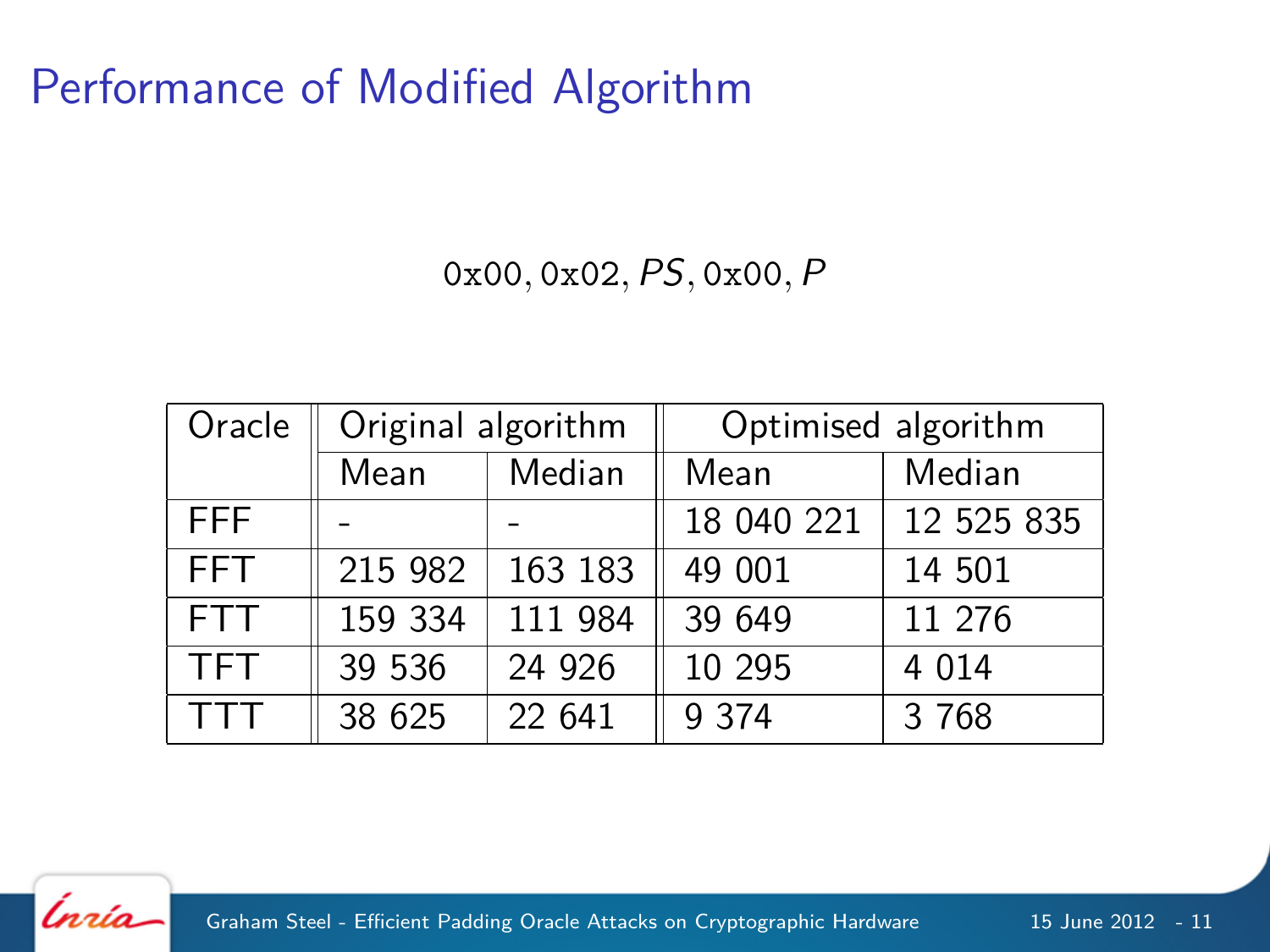## Results on Hardware

| Device             | $PKCS#1 v1.5$ Attack |          | CBC-PAD Attack |          |
|--------------------|----------------------|----------|----------------|----------|
|                    | Token                | Session  | Token          | Session  |
| Aladdin eTokenPro  |                      |          |                |          |
| Feitian ePass 2000 | $\times$             | X        | N/A            | N/A      |
| Feitian ePass 3003 | $\times$             | $\times$ | N/A            | N/A      |
| Gemalto Cyberflex  |                      | N/A      | N/A            | N/A      |
| RSA Securid 800    |                      | N/A      | N/A            | N/A      |
| Safenet Ikey 2032  |                      |          | N/A            | N/A      |
| SATA DKey          | X                    | $\times$ | $\times$       | $\times$ |
| Siemens CardOS     |                      |          |                |          |

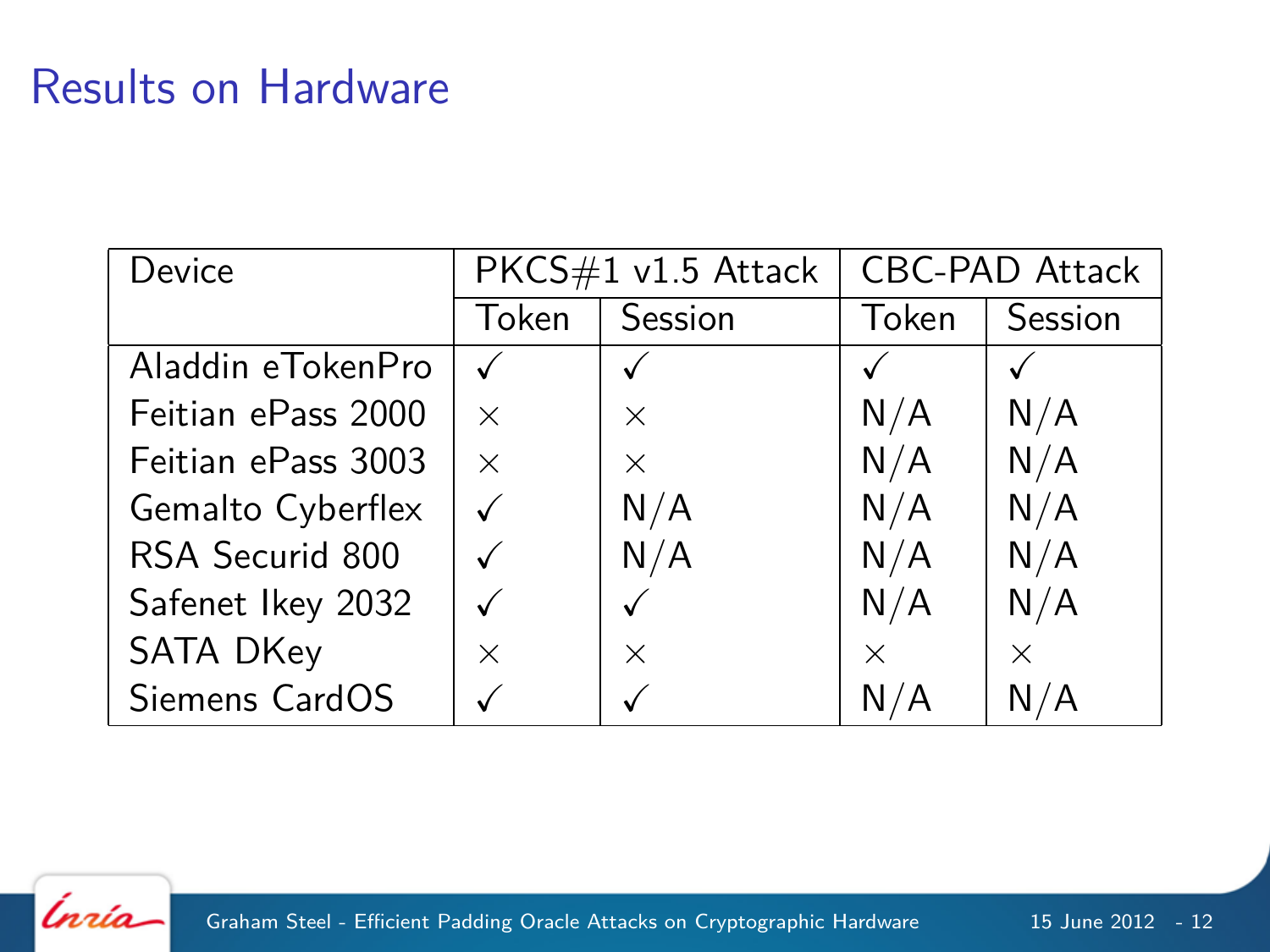# Timings

| Device            | Token      |                 | Session    |                 |
|-------------------|------------|-----------------|------------|-----------------|
|                   | Oracle     | Time            | Oracle     | Time            |
| Aladdin eTokenPro | <b>FTT</b> | 21 <sub>m</sub> | <b>FTT</b> | 17 <sub>m</sub> |
| Gemalto Cyberflex | FFT.       | 92m             | N/A        | N/A             |
| RSA Securid 800   | TTT        | 13 <sub>m</sub> | N/A        | N/A             |
| Safenet Ikey 2032 | FTT.       | 88m             | <b>FTT</b> | 17 <sub>m</sub> |
| Siemens CardOS    |            | 21 <sub>m</sub> | FFT        | 89s             |

Ínría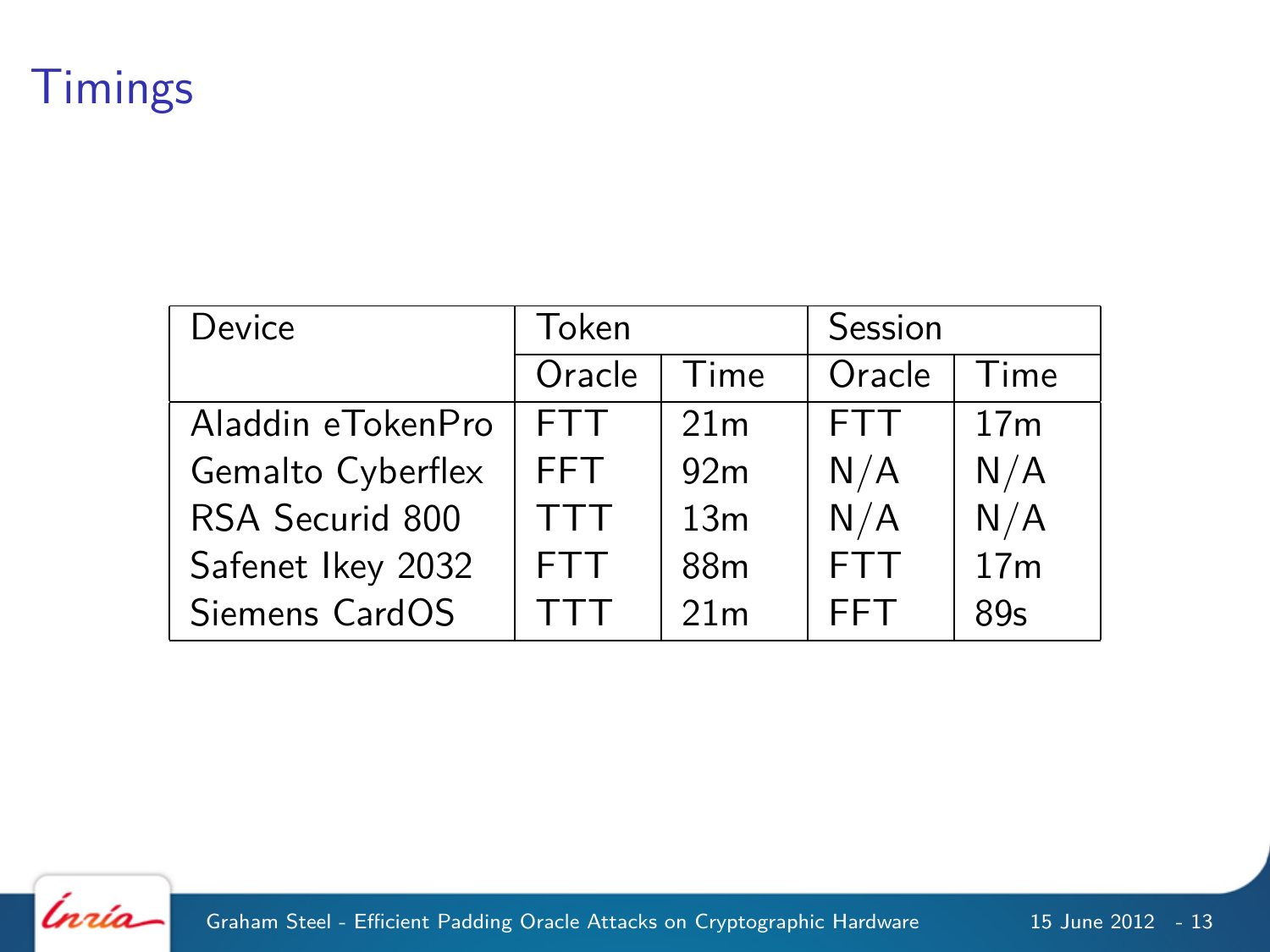

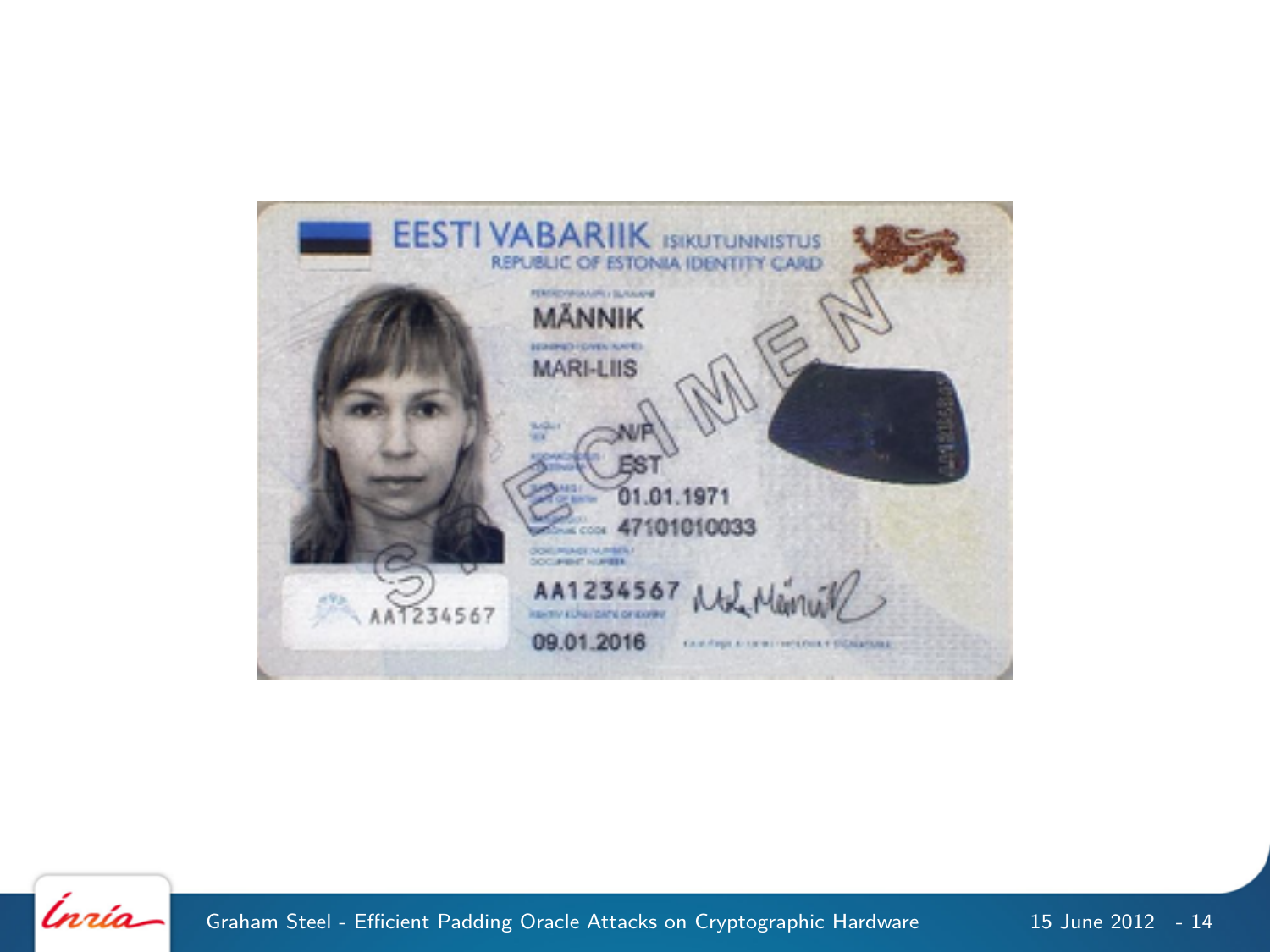

'nrío-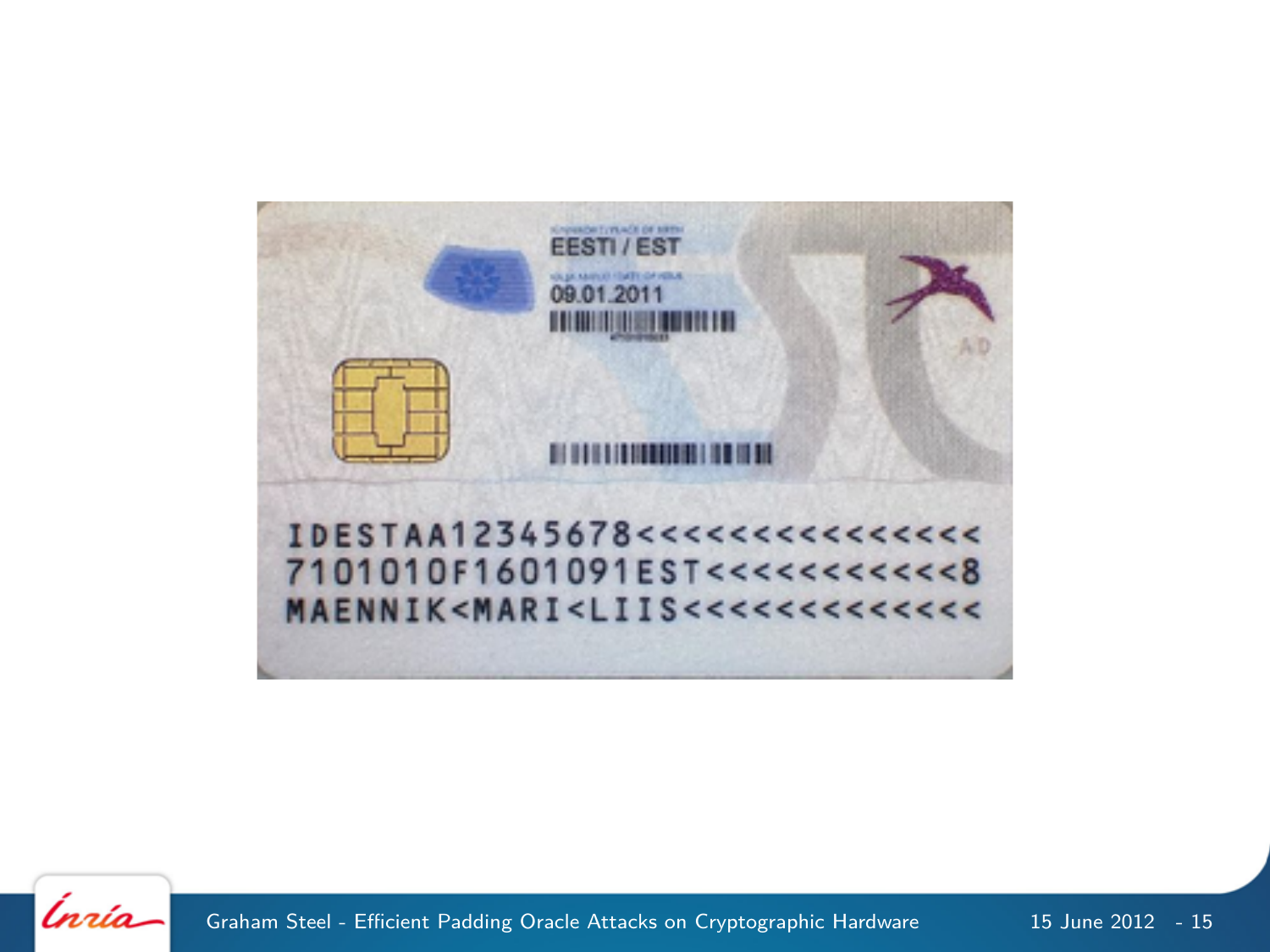Contains 2 RSA keypairs

One can be used for signature only

One for signature and encryption/decryption

Uses PKCS#1v1.5 padding, FFT oracle

Digidoc software puts padding errors into world-readable logfile

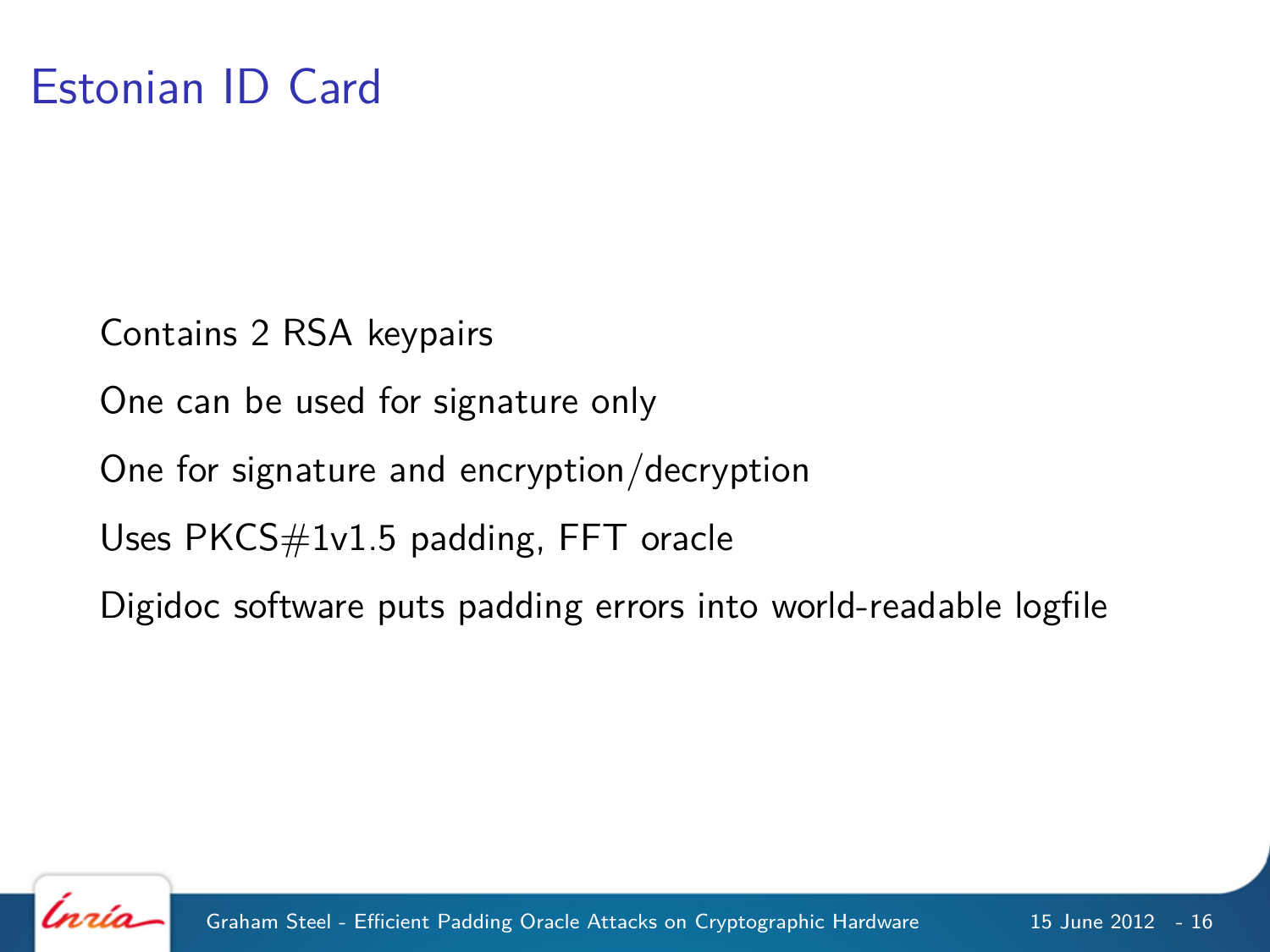OAEP has been in PKCS#1 since v2.0 1998 - recommended for all new applications since v2.1 (2002)

'nrío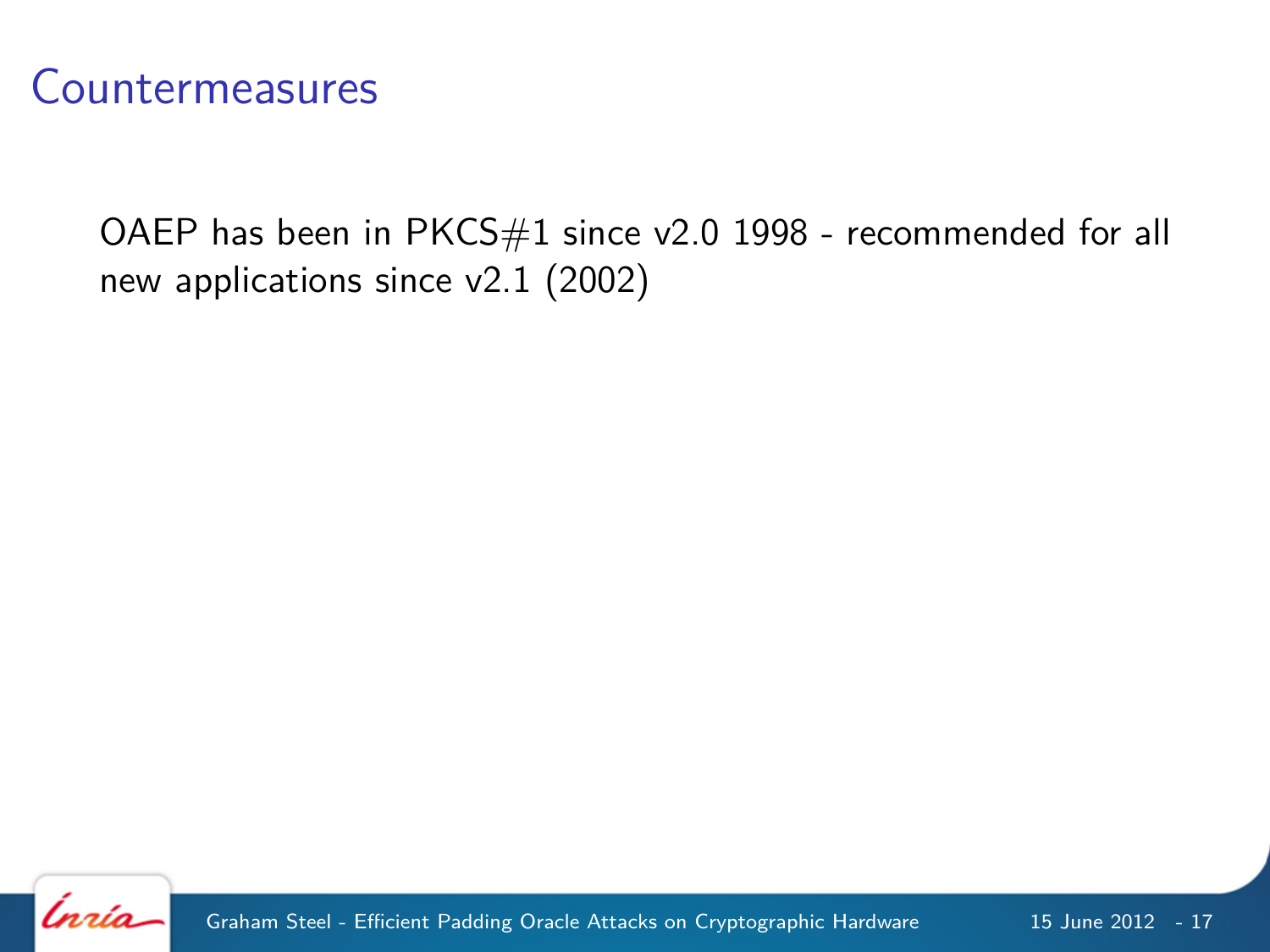OAEP has been in PKCS#1 since v2.0 1998 - recommended for all new applications since v2.1 (2002)

Only device in our list supporting OAEP is the RSA SecureID which allows  $PKCS#1v1.5$  on the same key.

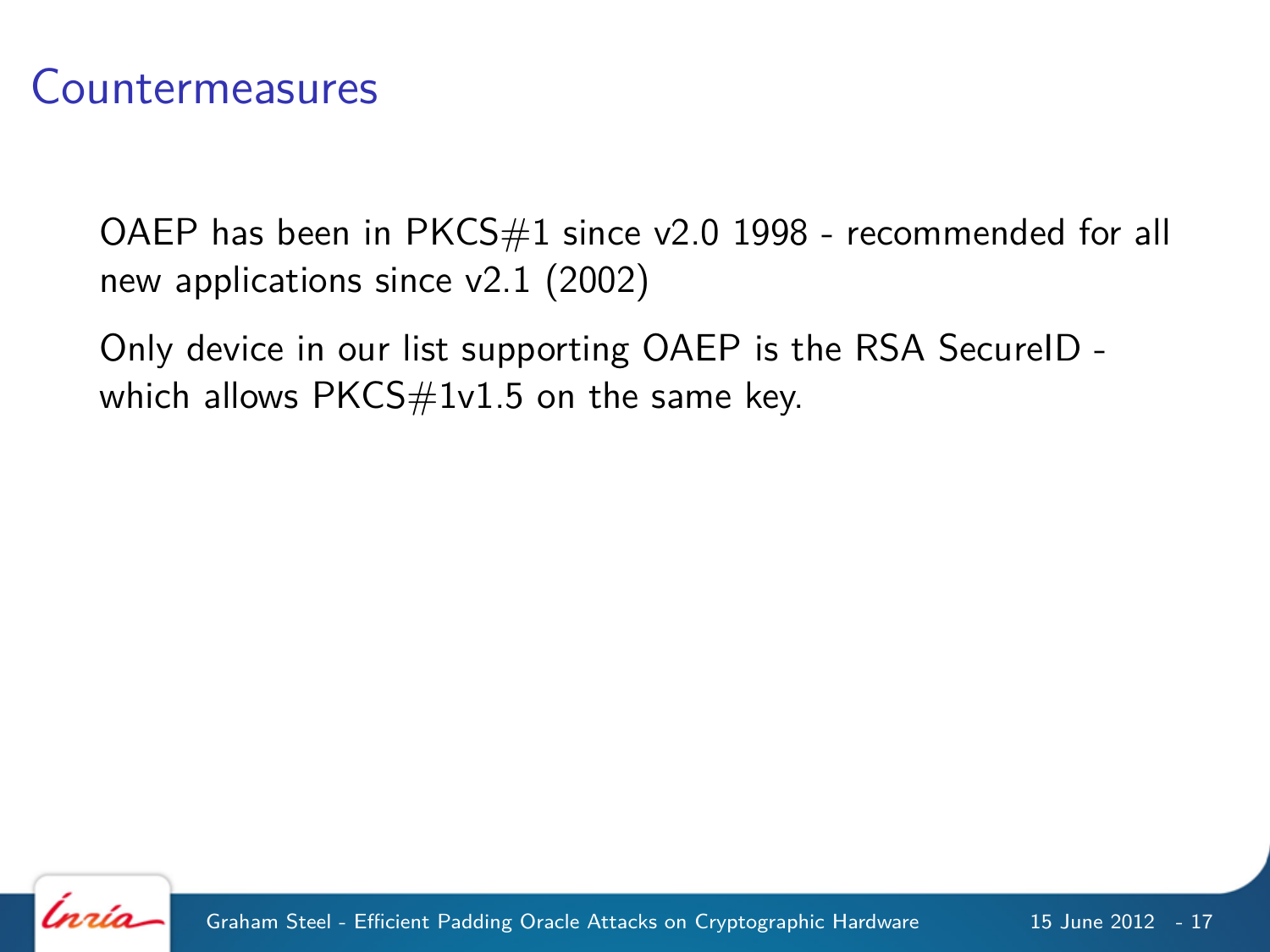OAEP has been in PKCS#1 since v2.0 1998 - recommended for all new applications since v2.1 (2002)

Only device in our list supporting OAEP is the RSA SecureID which allows  $PKCS#1v1.5$  on the same key.

Note UnwrapKey with symmetric key (CBC-PAD) is also a problem in PKCS#11 - GCM/CCM appear only in v2.30 (still in draft)

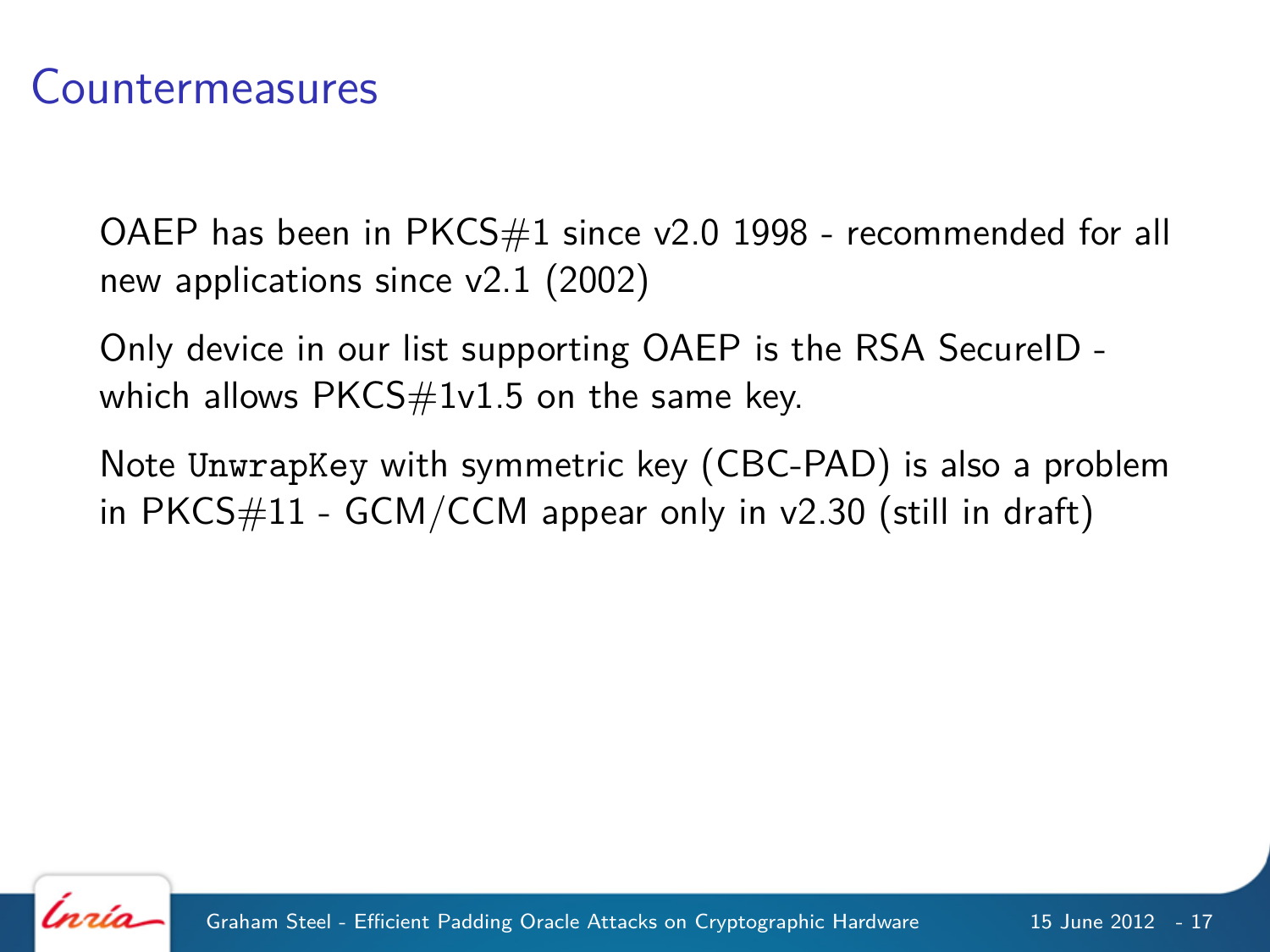OAEP has been in PKCS#1 since v2.0 1998 - recommended for all new applications since v2.1 (2002)

Only device in our list supporting OAEP is the RSA SecureID which allows  $PKCS#1v1.5$  on the same key.

Note UnwrapKey with symmetric key (CBC-PAD) is also a problem in PKCS#11 - GCM/CCM appear only in v2.30 (still in draft)

PKCS#1v1.5 still being used in current standards for XML encryption, TLS,. . . - our results can also be used there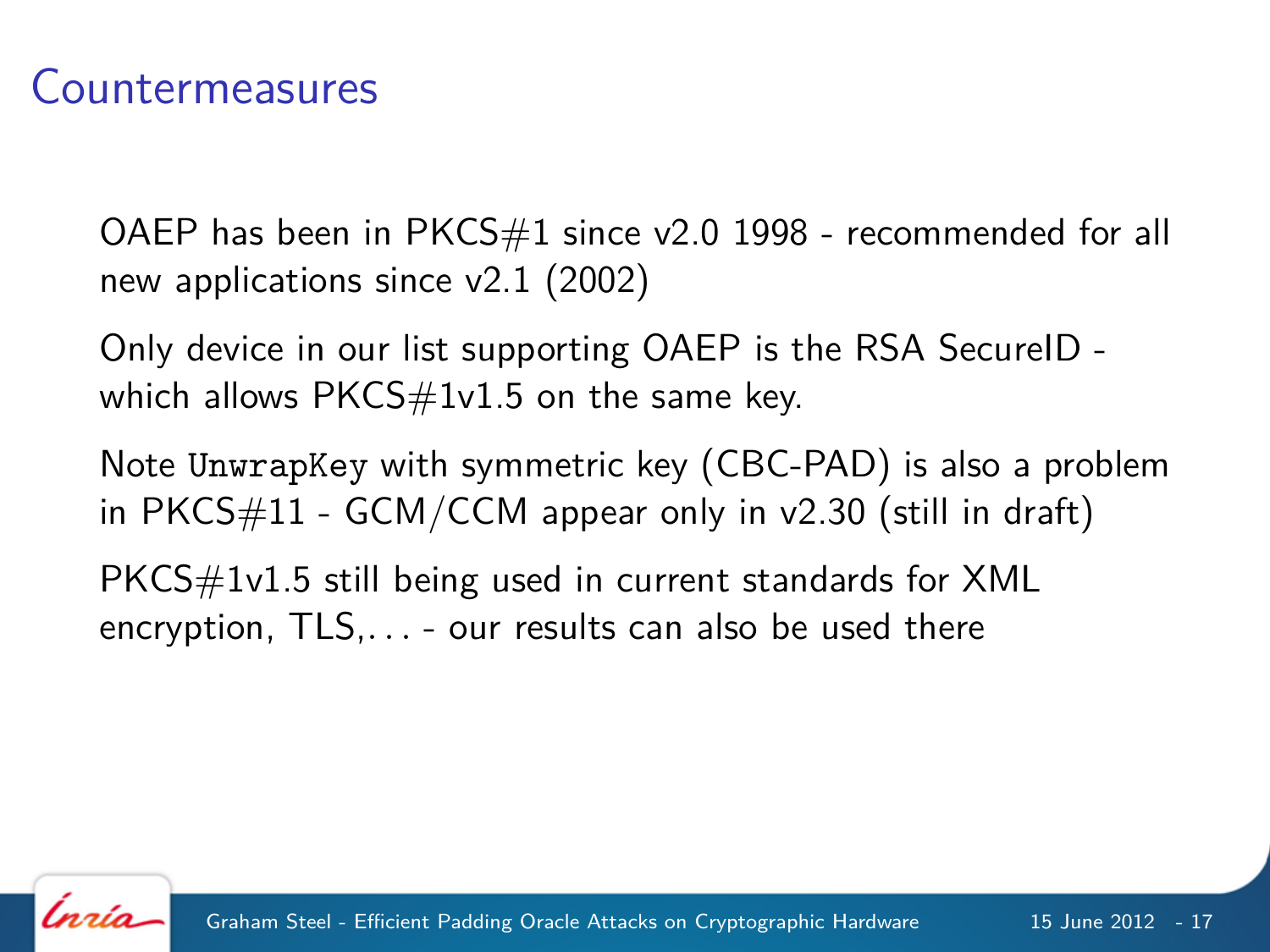OAEP has been in PKCS#1 since v2.0 1998 - recommended for all new applications since v2.1 (2002)

Only device in our list supporting OAEP is the RSA SecureID which allows  $PKCS#1v1.5$  on the same key.

Note UnwrapKey with symmetric key (CBC-PAD) is also a problem in PKCS#11 - GCM/CCM appear only in v2.30 (still in draft)

PKCS#1v1.5 still being used in current standards for XML encryption, TLS,. . . - our results can also be used there

Manufacturer reaction has been varied - some very positive, some less so..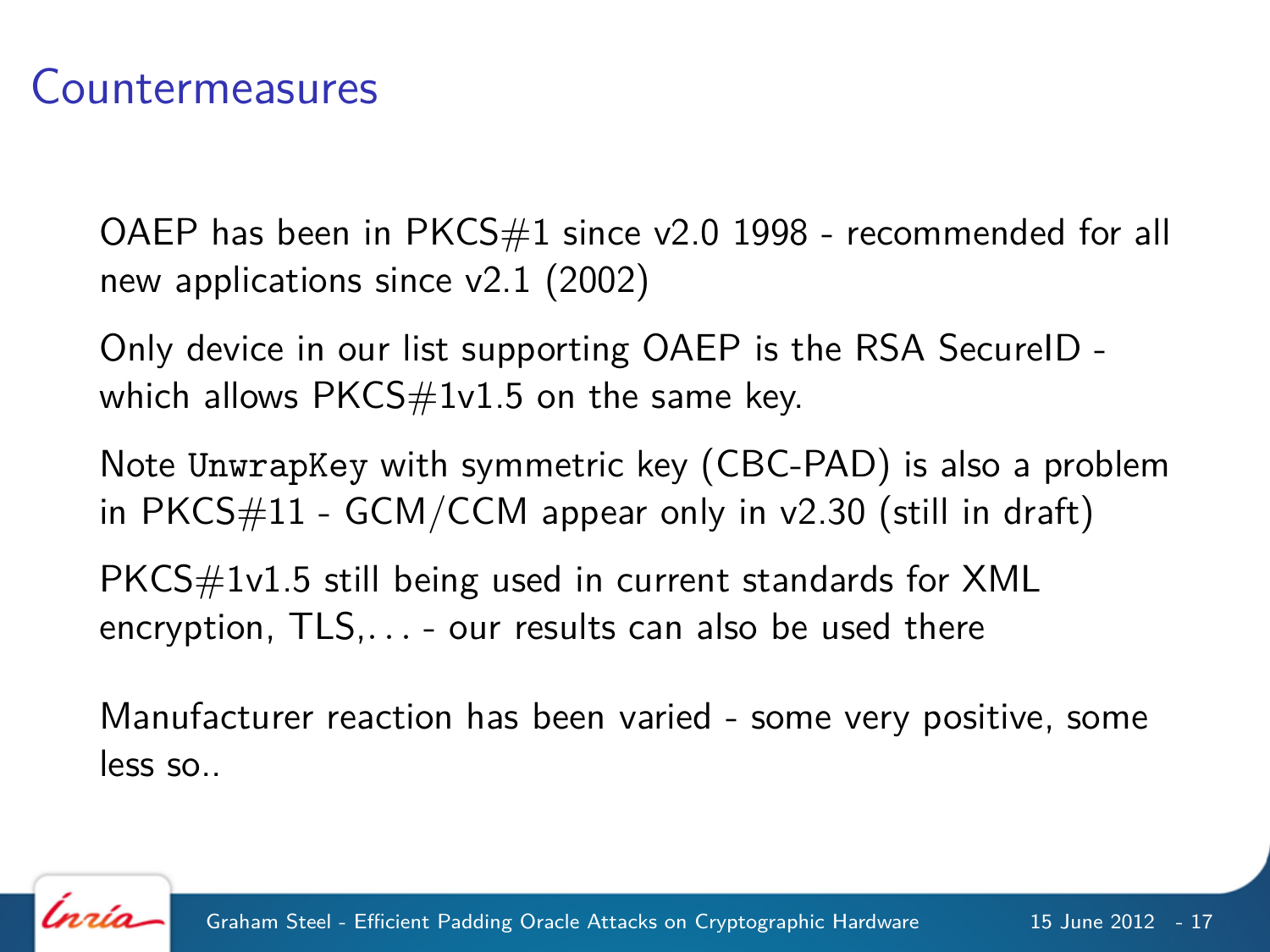If you would like to try improving the attack algorithm:

- $\rightarrow$  (obvious?) you don't need to implement encryption/decryption!
- $\blacktriangleright$  Pay close attention to floor/ceiling bounds in original algorithm